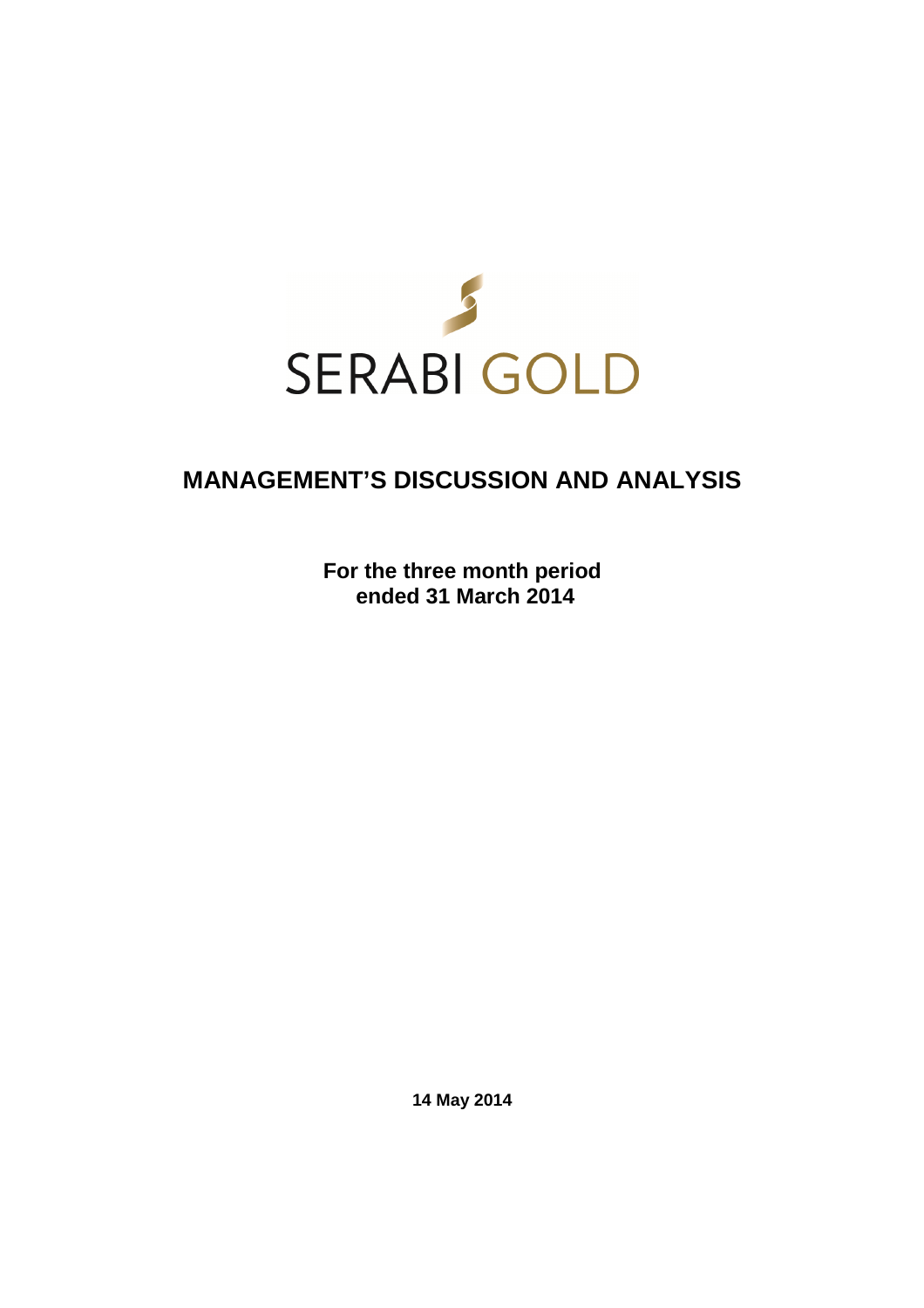## **SERABI GOLD PLC Management's Discussion and Analysis for the three month period ended 31 March 2014**

#### **Introduction**

This Management's Discussion and Analysis ("MD&A") dated 14 May 2014 provides a review of the performance of Serabi Gold plc ("Serabi" or the "Company"). It includes financial information from, and should be read in conjunction with, the interim unaudited condensed financial statements of the Company for the three month period ended 31 March 2014 and also read in conjunction with the Company's annual report and audited consolidated financial statements and it's MD&A for the twelve month period ended 31 December 2013.

For further information on the Company, reference should be made to its public filings (including its most recently filed annual information form ("AIF") which is available on SEDAR at www.sedar.com. Technical reports, press releases and other information including the AIF are also available on the Company's website www.serabigold.com

Please refer to the cautionary notes at the end of this MD&A.

The Company reports its financial position, results of operations and cash flows in United States dollars (unless otherwise stated) and in accordance with International Financial Reporting Standards ("IFRS") in force at the reporting date and their interpretations issued by the International Accounting Standards Board ("IASB") and adopted for use within the European Union and with IFRS and their interpretations issued by the IASB. The consolidated financial statements have also been prepared in accordance with those parts of the UK Companies Act 2006 applicable to companies reporting under IFRS.

#### **Overview**

The Company is a United Kingdom registered and domiciled gold mining and exploration company based in London, England. The Company's principal focus centres upon its gold projects in the Jardim do Ouro area of the Tapajos region of the State of Para in Brazil, which it holds through its wholly owned subsidiaries Serabi Mineraçăo S.A. and Gold Aura do Brasil Mineraçăo Ltda.

The Company's primary interests are the wholly owned Palito Gold Mine ("Palito") and the Sao Chico Gold Project ("Sao Chico") both of which are located in the Tapajos region of northern Brazil. These two properties lie within the larger Jardim do Ouro Gold Project ("JDO Project") which comprises a series of contiguous exploration licences of approximately 41,000 hectares, and lies on the 50km wide NW-SE trending Tocantinzinho Trend, which is the major controlling structural feature in the Tapajos region. The vast majority of the hard rock mineral resources discovered to date in the Tapajos region lie on this trend.

Work commenced at Palito in October 2012 to remediate and develop the existing underground mine and renovate the process plant with a view to commencing gold production by the end of 2013. The commissioning of the process plant started in December 2013 and the operation during the first quarter of 2014 was in a planned production ramp-up phase, with the first consignments of gold/copper concentrate transported from the mine in February 2014. The Company has not yet declared Commercial Production at Palito. The Palito Mine is fully permitted and has a mining licence covering 1,150 hectares which was issued in October 2007.

Sao Chico is a high-grade deposit located approximately 25 kilometres by existing road from Palito. The Company intends that ore mined from Sao Chico will be trucked to Palito and be processed using the gold recovery plant that is installed at Palito. Work commenced early in 2014 on earthworks to allow the company to expose the bedrock and install a mine portal. Development mining will be undertaken during the remainder of 2014.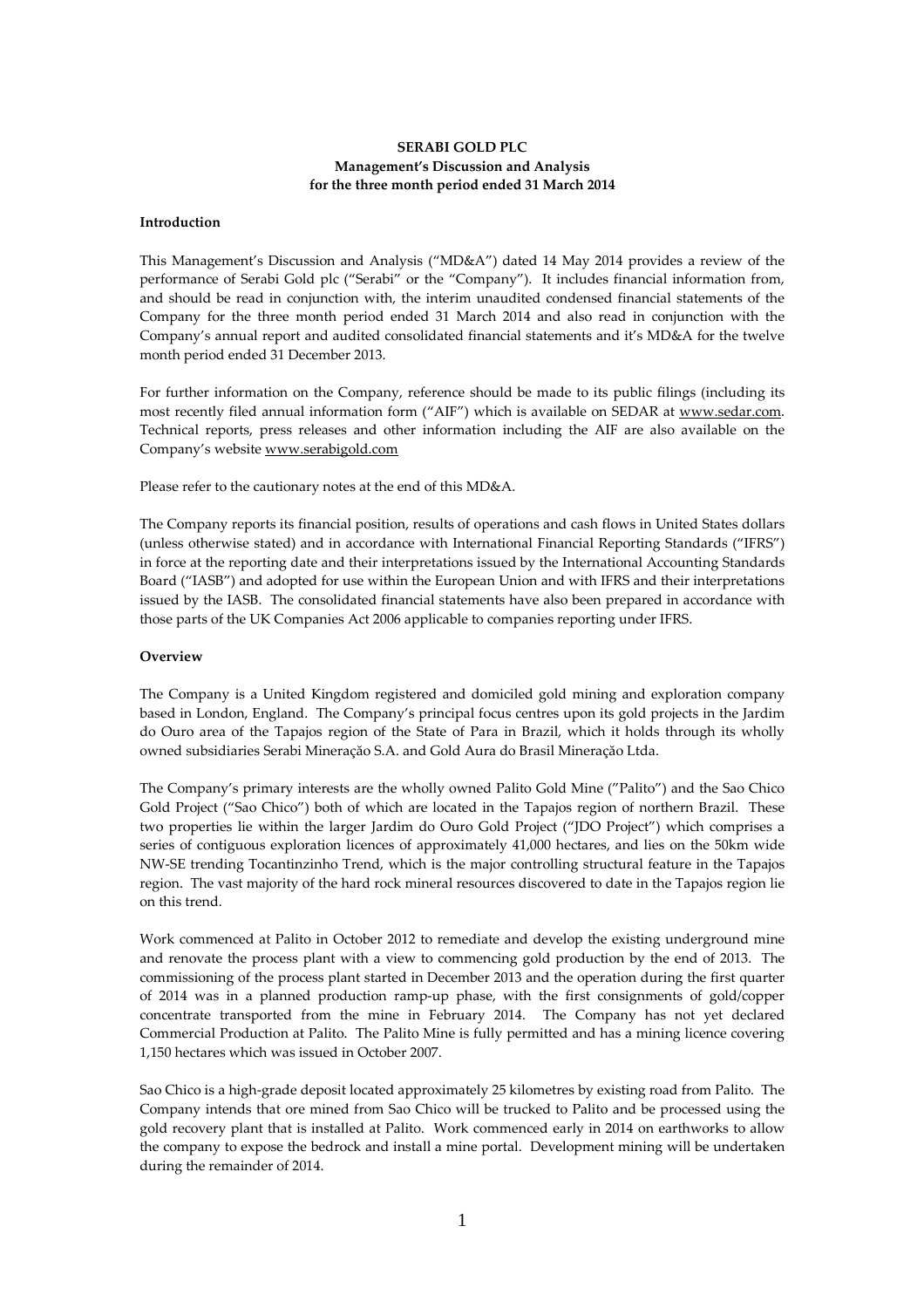The Company holds further exploration licences within the Tapajos region covering approximately 58,000 hectares. Exploration work undertaken by the company on these licences is at an early stage.

On 3 March 2014, the Company completed a placement of shares and warrants to raise gross proceeds of UK£10 million. These proceeds are being used in part to finance the next stage of evaluation and development of the Sao Chico project in advance of a decision to enter into commercial mining operations.

The Company's shares trade on the Toronto Stock Exchange ("TSX") under the symbol "SBI" and on AIM, a market operated by the London Stock Exchange, under the symbol "SRB". The Company is incorporated under the laws of England and Wales and is a reporting issuer in British Columbia, Alberta and Ontario.

#### **First Quarter 2014 Highlights**

- Successful plant commissioning and production ramp-up during the first quarter at Palito
- Gold production of 2,300 ounces $(1)$  for the quarter
- Palito mine development has continued as planned with production of ore from stopes underway
- 11,387 tonnes of ore mined at an average grade of 7.09  $g/t$  for the quarter, exceeding budget
- 13,766 tonnes of ore milled at an average grade of 7.43g/t for the quarter.
- 600 metres of ramp and access development completed, ore development ongoing with eight headings
- Remediation of the Carbon in Pulp (CIP) leaching circuit commenced
- Second ball mill purchased and preparations underway for it to be operational by end of second quarter
- (1) Gold production figures are subject to amendment pending final agreed assays of the gold content of the copper/gold concentrate that is being sold to a refinery.

#### **Outlook and Strategy**

The first quarter of 2014 represented a planned commissioning and testing phase for the process plant at Palito. The current gold recovery circuit comprises milling, flotation (producing a high grade copper/gold concentrate) and gravity separation (producing a high grade gold concentrate) of the flotation tailings. The Carbon in Pulp ("CIP") cyanide leaching tanks that are already at Palito are currently being remediated and expected to be operational during the third quarter of 2104. From that time the tailings from the gravity separation plant will be subject to cyanidation. It is anticipated that this final stage of processing will result in overall gold recovery of approximately 92%. The tailings currently being produced from the gravity separation circuit are being stockpiled and once the CIP plant is operational this stockpiled material will also be retreated with the intention that all material processed during 2014 will have been treated through all the recovery stages available.

The Company currently anticipates that the operational criteria determined by the Board prior to a declaration of Commercial Production will be achieved during the second quarter. A second ball mill has been acquired and is being remediated and installed. Whilst primarily acquired to permit a second processing line to be established for ore from Sao Chico, in the short term it will permit the Company to increase processing rates for Palito ore in excess of the planned 7,500 tonnes per month, in order that the Company can achieve its planned production rate of approximately 24,000 ounces from Palito for 2014.

Development work at Sao Chico is continuing well and the Company plans to establish the portal during the second quarter of 2014 with hard rock mining anticipated to begin in June. A Decline Ramp will then be driven at a 12% gradient, from which two development levels, L1 and L2, will be established, at the 30 and 60 vertical metre intervals from surface respectively. The development levels will follow the principal structure, known as the Main Vein, to its East and West strike limits, which is expected to represent approximately 500 development metres per level. This work will allow the Company to better evaluate the continuity and payability of the mineralisation. The Company will also undertake underground drilling from within these development drives to identify parallel structures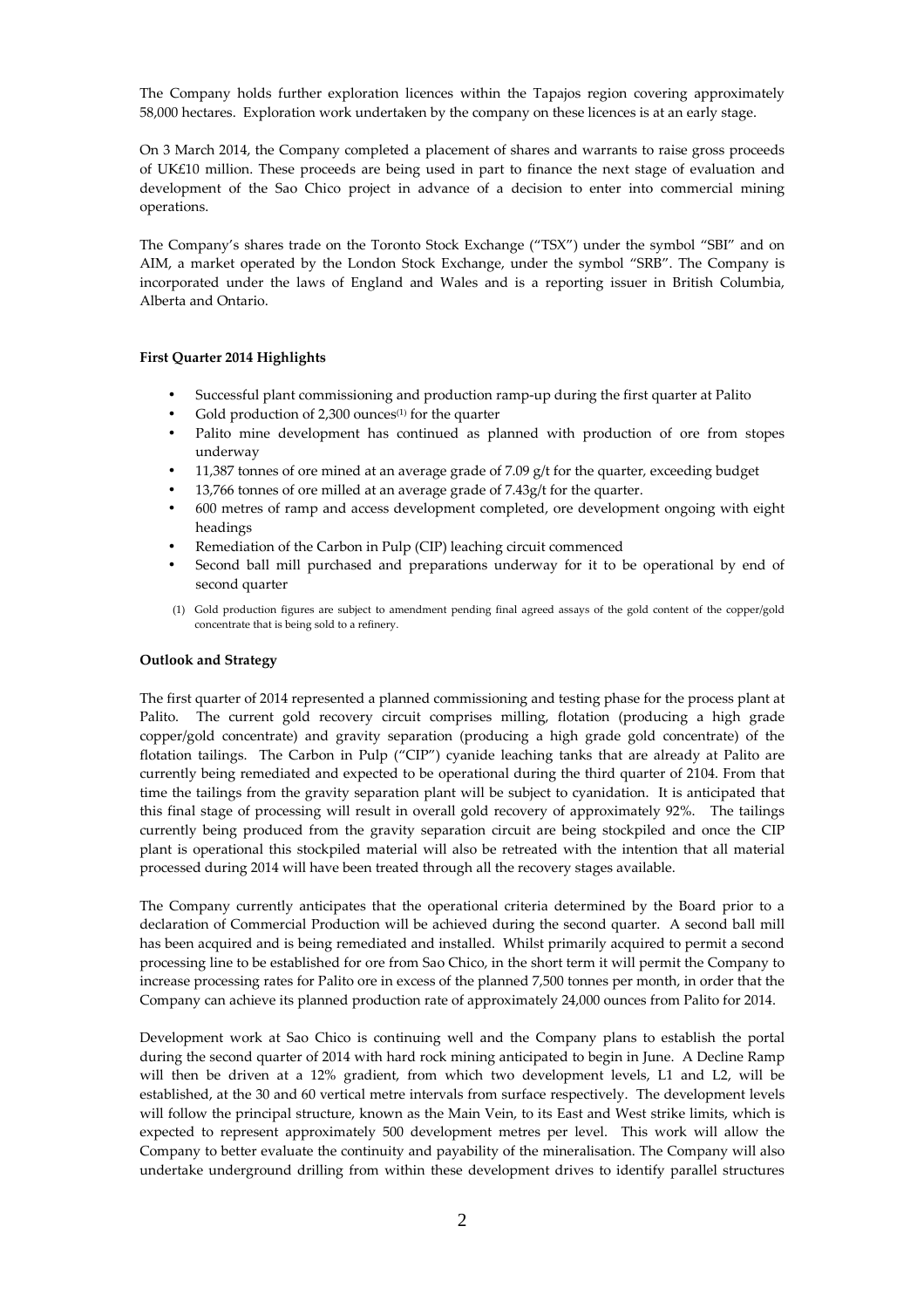and will supplement this with additional surface drilling. The Company plans to complete this next evaluation stage by the end of 2014, at which time it expects to generate an updated mineral resource, from which a robust mine plan can be developed. It is planned that any ore derived from development mining during 2014 will be transported to the Palito plant for processing.

In the longer term it is the strategy of the Company is to establish additional satellite high-grade gold mines in relatively close proximity to Palito which will be a centralised processing facility. In this way the company expects to be able to grow its production base at low capital cost, avoid the need for major infrastructure improvements to be in place for new operations to be commercially viable and have low environmental impact.

#### **Palito Gold Mine – Para State, Brazil**

## History

The Palito gold mine is wholly owned by the Company, through its 100% owned subsidiary Serabi Mineraçăo S.A. The Palito mine and infrastructure lies some 4.5km south of the village of Jardim do Ouro and approximately 15km via road. Jardim do Ouro lies on the Transgarimpeira Road some 30km WSW of the town of Moraes de Almeida, located on the junction of the Transgarimpeira and the BR 163 (the Cuiabá - Santarém Federal Highway). Moraes de Almeida is approximately 300km south-east by road of the municipal capital, and similarly named city, of Itaituba.

It is a high-grade, narrow vein, underground mine which was operated by the Company from late 2003 until the end of 2008. Between the start of 2005 until the end of 2008 the Company processed a total of 480,000 tonnes of ore through the plant at an average gold head grade of  $6.76$  g/t. Average gold recovery during the period was 90%, with copper recovery around 93% providing total production over this period of 110,097 gold equivalent ounces.

In December 2010 the Company released a technical report prepared by its consultants, NCL Brasil Ltda ("NCL"), (the NI 43-101 Technical Report for the Jardim do Ouro Project, Para State, Brazil). The report estimated, in accordance with Canadian Securities Administrators National Instrument 43-101 ("NI 43- 101"), a compliant Measured and Indicated mineral resource of 224,272 ounces (gold equivalent) and Inferred mineral resources of 443,956 ounces (gold equivalent).

|                  |           |                    |                  |                           | Contained      |
|------------------|-----------|--------------------|------------------|---------------------------|----------------|
|                  |           |                    |                  | Contained                 | Gold           |
| <b>Mineral</b>   |           | Gold               | Copper           | Gold                      | Equivalent     |
| <b>Resources</b> | Tonnage   | $(g/t \text{ Au})$ | $\frac{6}{6}$ Cu | $(Qunces)$ <sup>(1)</sup> | $(Qunces)$ (2) |
| Measured         | 97,448    | 9.51               | 0.26             | 29.793                    | 32,045         |
| Indicated        | 753,745   | 7.29               | 0.23             | 176,673                   | 192,228        |
| Measured and     |           |                    |                  |                           |                |
| Indicated        | 851,193   | 7.54               | 0.23             | 206,466                   | 224,272        |
|                  |           |                    |                  |                           |                |
| Inferred         | 2,087,741 | 5.85               | 0.27             | 392,817                   | 443,956        |
|                  |           |                    |                  |                           |                |

(1) Mineral resources are reported at a cut-off grade of 1.0 g/t.

(2) Equivalent gold is calculated using an average long-term gold price of US\$700 per ounce, a long-term copper price of US\$2.75 per pound, average metallurgical recovery of 90.3% for gold and 93.9% for copper.

Since placing the operation on care and maintenance in 2008, the Company kept intact as much of the infrastructure as possible. This included a process plant comprising flotation and carbon-in-pulp ("CIP") gold recovery circuits which had historically been treating up to 600 t/day (200,000 t/year) of ore, a camp that had housed over 200 employees and maintenance and workshop facilities. The site is supplied with mains power sourced from a 25 mW hydroelectric generating station located approximately 100 km north east of the town of Novo Progresso on the Curuá (Iriri) River.

In January 2012, the Company commissioned NCL to undertake a Preliminary Economic Assessment ("PEA") in compliance with Canadian Securities Administrators National Instrument 43-101 ("NI 43- 101") into the viability of re-establishing underground mining operations at the Palito Mine. The results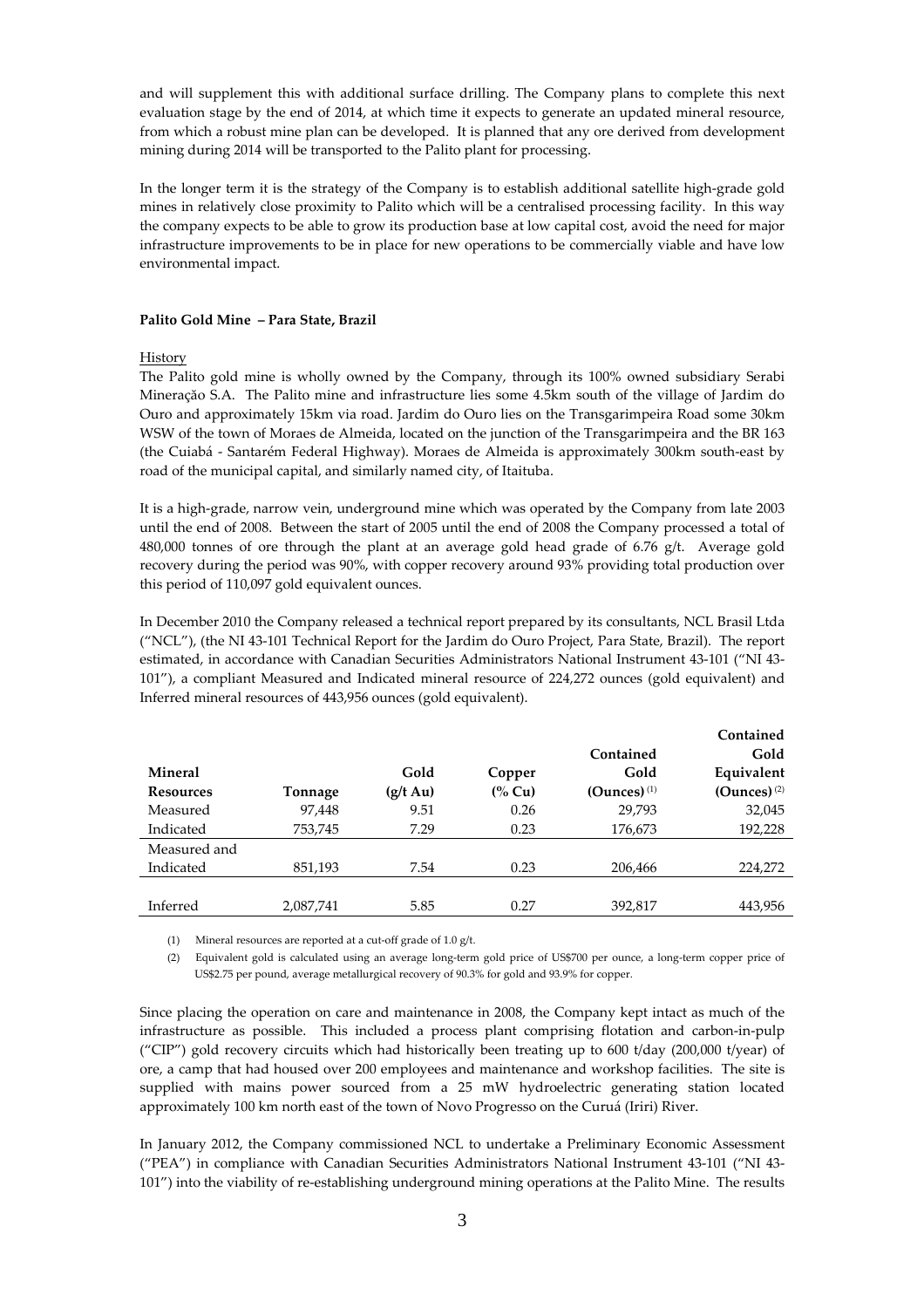of the PEA were announced by the Company on 13 June 2012 and the complete NI 43-101 compliant technical report issued on 29 June 2012. On 17 January 2013 a placement of new shares raising gross proceeds of UK£16.2 million was completed to finance the development of the project in line with the plans and scope outlined in the PEA.

## Operational Review for the First Quarter

By the end of December 2013 the Company had established a Run of Mine ("ROM") stockpile of ore of approximately 25,000 with an average grade of over 8.00 grams per ton  $({}^{\prime\prime}g/t^{\prime\prime})$ . Initial commissioning of the gold process plant commenced on 13 December 2013 and during the first quarter of 2014 the operation has continued in a planned ramp-up phase. The Company is targeting long-term plant throughput rates of 7,500 tonnes per month and planned to be achieving these levels for the start of the second quarter of 2014. The total resource at Palito comprises 25 high grade, sub vertical, narrow vein ore-bodies, of which eight are in the current mine plan. These eight veins are split between the Palito Main zone and the Palito West sectors. The veins are accessed and developed by a series of lode drives on levels set 30 vertical metres apart. The highly competent ground conditions allow open stope mining to be used.

During the first quarter of 2014 ore production from stopes began with the mining of the first three stopes underway, and three more in preparation. These first stopes are located on two levels in the Palito West sector of the mine. Over the longer term, the Company plans to have six to seven stopes being mined at any one time.

In addition, on-lode development mining continued on three levels in the Palito West sector and four levels in the Palito Main Zone. Ore development will continue to form a substantial proportion of ore mined during the second quarter as the Company seeks to maximise the production areas available to it at any point in time. Already on-lode ore development is at least two levels ahead of production mining. With over 500m of development achieved during the quarter, a total of some 1,800m of lode development now exists across the eight veins at Palito. The main ramp has continued to be deepened and has now reached the 54 metre relative level ("mRL").

In the plant, processing rates have been increasing throughout the quarter and by March a total of 13,766 tonnes of ore had been processed at an average grade of 7.43 g/t. The Company deliberately elected to process lower grade stockpiled material during the early part of the quarter whilst the plant was being commissioned. From mid-March feed grades have been increased and for the whole month of March ore with an average grade of 8 g/t was processed. Gold production for the first quarter has been  $\sim$ 2,300 oz<sup>(1)</sup>. For the first six months of 2014 the gold recovery process is limited to flotation and gravity concentration. The tailings from flotation and gravity processing have been and will continue to be stockpiled for further processing through the CIP plant which is currently being refurbished and expected to be commissioned during July 2014.

By the end of the quarter, the surface stockpile of ore totalled approximately 20,000 tonnes, with a grade in excess of 8.0 g/t. A second ball-mill was acquired in March 2014 and is currently being transported to Palito. The construction work for the foundation and installation of this mill is underway and the Company hopes that this second ball-mill can be operational for the beginning of the third quarter of 2014. It has been purchased in anticipation of establishing a second process line for ore from a future Sao Chico operation, however in the near term it will provide additional milling capacity to process some of this stockpiled material and maximise short-term production.

Mining Quarter ended 31 March 2014 Horizontal Development metres 1,484 Ore Mined the conness of the conness of the connection of the connection of the connection of  $11,387$ Average Grade Mined 5.09

Production statistics for First Quarter 2014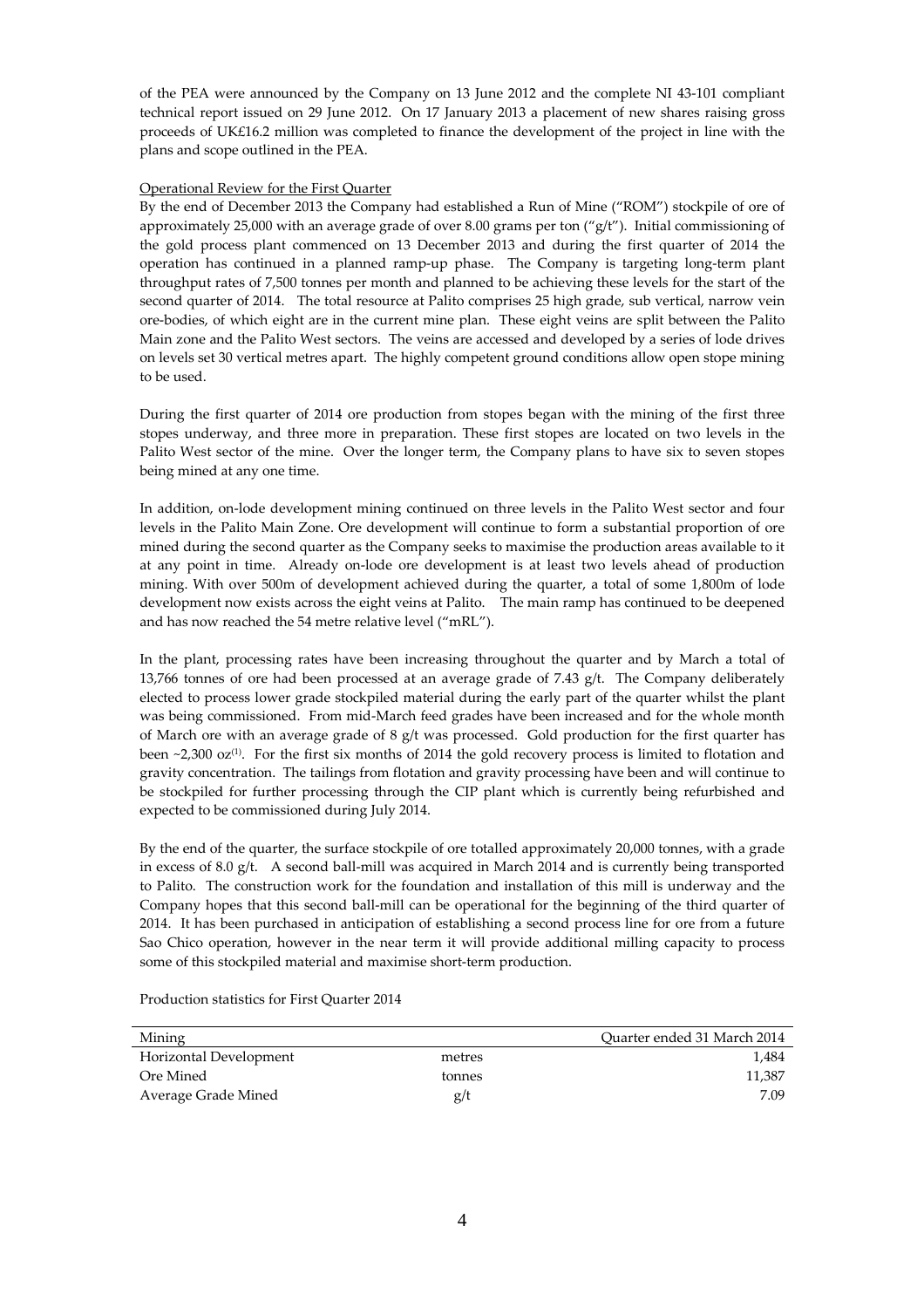| Plant                   |        | Quarter ended 31 March 2014 |
|-------------------------|--------|-----------------------------|
| Tonnes Milled           | tonnes | 13,766                      |
| Average Grade processed | g/t    | 7.43                        |
| Recovery                |        | 75.74%                      |
| Gold produced           | ounces | $2,300^{(1)}$               |

(1) Gold production figures are subject to amendment pending final agreed assays of the gold content of the copper/gold concentrate that is being sold to a refinery.

With the first quarter of 2014 being the first period of production there is no comparative information available for the equivalent quarter of 2013.

The mining fleet at Palito is relatively new and comprises three 20 tonne trucks, three underground drill rigs, three underground loaders. The Company also owns various other mobile equipment including two front end loaders, a bulldozer and other smaller vehicles. Whilst additional equipment purchases are planned during the year these will primarily be dedicated to Sao Chico and from time to time the Company will transfer equipment between the two locations to supplement capacity as required.

#### **Sao Chico Gold Project – Para State, Brazil**

## History

Sao Chico, acquired by the Company in July 2013 as part of the acquisition of Kenai Resources Ltd ("Kenai"), is represented by a single exploration licence area (AP 12836). Sao Chico is a small but very high grade gold deposit some 25km from Palito. The Sao Chico exploration licence was in force until 14 March 2014 and the Company has, prior to its expiry, commenced the process of converting the concession to a full mining licence. A trial mining licence has also been issued for the property which expired 22 April 2014, and the Company is also in the process of extending this licence for a further 12 month period.

Sao Chico is a historic garimpo mining operation but exploration over the area has been limited. The most significant recent exploration was a 22 hole programme extending to about 3,300 metres of diamond drilling conducted by Kenai during 2011. Following this drilling programme, Kenai commissioned Exploration Alliance Limited to produce a NI 43-101 compliant technical report including a mineral resource statement.

The report issued on 15 October 2012 estimated a NI 43-101 compliant Measured and Indicated mineral resource of 25,275 ounces of gold and Inferred mineral resources of 71,385 ounces of gold. Since the acquisition of the property by Serabi, the Company has undertaken an infill and step out diamond drilling programme totalling 4,950 metres to enhance the existing resource in terms of both resource confidence and size. The drill programme was supplemented by ground geophysics, and a further 1,120 metre diamond drilling to test initial geophysical anomalies. The results from the ground geophysics have established other potential areas of interest within the Sao Chico exploration licence but the Company will undertake other confirmatory exploration work, including geochemistry, over the identified anomalies before embarking on any further drilling activity. The current Sao Chico gold resource which has grades in excess of 26 g/t considers only three vein structures with a further ten more veins identified.

| <b>Mineral Resources</b> | Tonnage | Gold<br>$(g/t \text{ Au})$ | <b>Contained Gold</b><br>(Ounces) |
|--------------------------|---------|----------------------------|-----------------------------------|
| Measured                 | 5,064   | 32.46                      | 5,269                             |
| Indicated                | 21,423  | 29.14                      | 20,006                            |
| Measured and Indicated   | 26,487  | 29.77                      | 25,275                            |
|                          |         |                            |                                   |
| Inferred                 | 85,577  | 26.03                      | 71,385                            |

• The effective date of the Mineral Resource is 30 May 2012.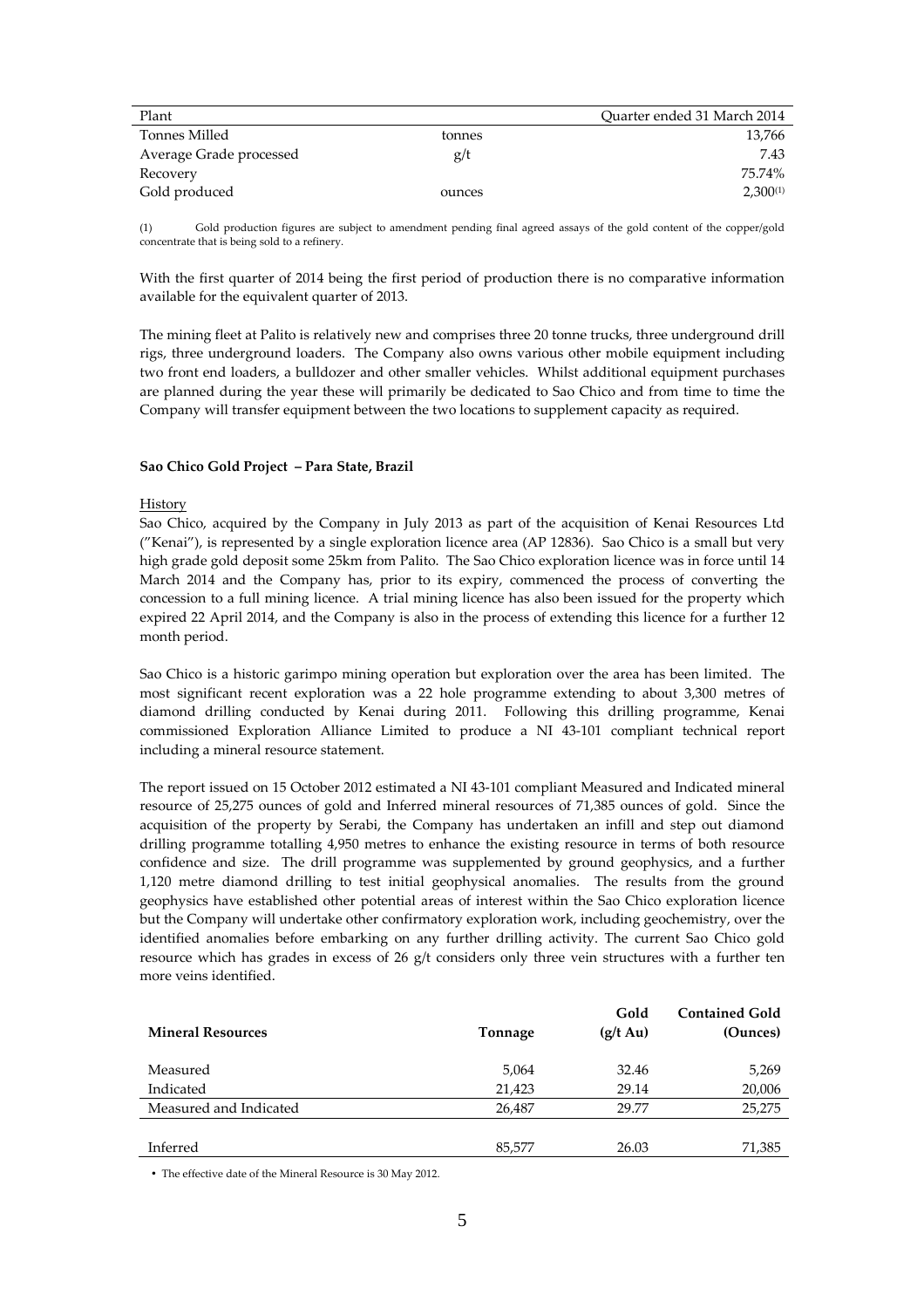- No cut-off grades have been applied to the block model in deriving the Mineral Resource reported above given insufficient drilling data.
- The Mineral Resource Estimate for the Sao Chico Gold Project was constrained within lithological and grade based solids. No optimisation studies have been applied to this high-grade, steeply dipping mineralisation.

#### Operational Review for the First Quarter

Work commenced during February 2014 on the preparatory earth-works required to expose the bedrock, and thereafter establish the mine portal. It is expected that these earth-works will take three months to complete and progress to date has been good. Hard rock mining is anticipated to begin in June. The Decline Ramp will then be driven at a 12% gradient and from which two development levels, L1 and L2, will be established, at the 30 vertical metre and 60 vertical metre interval from surface respectively. The development levels will follow the principal structure, known as the Main Vein, to its strike extents to the East and West, which is expected to represent approximately 500 development metres per level. This work will allow the Company to better evaluate the continuity and payability of the mineralisation. The Company will also undertake underground drilling from within these development drives to identify parallel structures and will supplement this with additional surface drilling. The Company plans to complete this next evaluation stage by the end of 2014, at which time it expects to generate an updated mineral resource, from which a robust mine plan can be developed. It is planned that any ore derived from development mining during 2014 will be transported to the Palito plant for processing.

The Final Exploration Report ("FER") for Sao Chico was completed and submitted to the Departamento Nacional de Produção Mineral ("DNPM") in February representing the first part of the process of transforming the Sao Chico exploration licence into a mining licence. Work is now underway on the preparation of the Plano de Approveimento Economico ("PAE") which is required to be submitted once the DNPM has approved the FER.

#### **Jardim do Ouro Exploration**

The Jardim do Ouro exploration area ("JDO Project") covers a total area of approximately 41,000 hectares, and incorporates the Palito mining licence granted on 23 October 2007 covering an area of 1,150 hectares, three exploration licences and five applications for exploration licences covering the remaining area. The JDO Project is located in the Tapajós Mineral Province in the south east part of the Itaituba Municipality in the west of Pará State in central north Brazil.

The recent focus of the Company has been on the identification and development of satellite ore deposits located in close proximity to Palito. The Company completed two air-borne electro-magnetic ("VTEM") surveys in 2008 and 2010 over a total area of 14,500 hectares. From these surveys the Company identified a number of geophysical anomalies which it considers worthy of further investigation. During 2010 and 2011 the Company undertook a 12,000 metre drilling campaign over nine of these anomalies which resulted in the discovery of the Palito South, Currutela and Piaui prospects.

#### Palito – Near Mine Exploration

The underground development of Palito is being driven towards the Palito South area but the Company has no plans during 2014 to undertake further exploration of any of these three prospects or undertake further investigation of other anomalies. Once adequate cash-flow is being generated from production operations, the Company intends to use some of this cash flow to advance these exploration opportunities.

#### Sao Chico Exploration

Sao Chico is located in the South West corner of the JDO Project. During 2013 the Company completed a 6,000 metre drilling programme which more than doubled the known 150 metre strike extension of the principal mineralised structure ("the Main Vein") at Sao Chico and confirmed the presence of a number of parallel mineralised structures. The development work planned during 2014 will further evaluate the Main Vein and the immediate parallel structures. At this time no additional work is planned in the immediate area around Sao Chico although the Company has identified a number of other prospective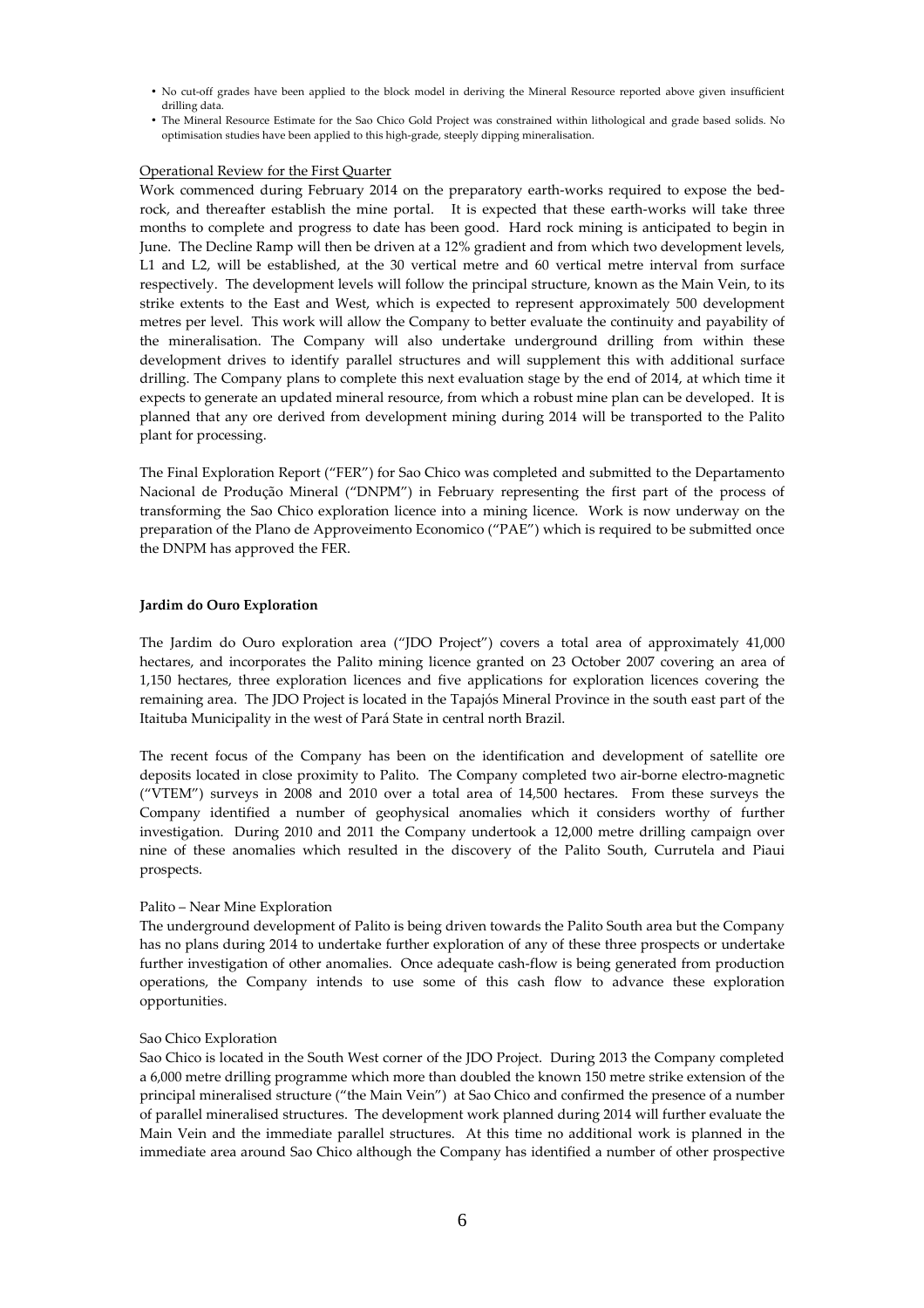zones. Once adequate cash-flow is being generated from production operations, the Company intends to use some of this cash flow to advance these exploration opportunities.

#### **Other Exploration Prospects**

The Company has two other project areas, although activity on both of these projects has been limited in recent periods.

The Sucuba Project is located in the state of Para, and the Company has submitted two applications for exploration permits covering an area of 10,815 hectares. The Pizon Project, located in the state of Amazonas, represents 44,712 hectares, in five exploration licences, one granted and four in application. The Company has not engaged in any exploration activity at the Sucuba or Pizon projects during the past 12 months, and has currently not budgeted for any exploration activity during the next 18 months.

## **SELECTED FINANCIAL INFORMATION**

The data included herein is taken from the Company's annual audited financial statements and unaudited interim financial information. The audited financial statements are prepared in accordance with International Financial Reporting Standards ("IFRS") in force at the reporting date and their interpretations issued by the International Accounting Standards Board ("IASB") and adopted for use within the European Union and with IFRS and their interpretations adopted by the IASB. The consolidated financial statements have also been prepared in accordance with those parts of the Companies Act 2006 applicable to companies reporting under IFRS. Whilst the unaudited interim financial statements are compiled in accordance with IFRS, they do not contain sufficient financial information to comply with IFRS.

#### **Results of Operations**

#### **Three month period ended 31 March 2014 compared to the three month period ended 31 March 2013**

During the first quarter of 2014 the mining operations were in a commissioning and ramp up phase and did not represent Commercial Production as that concept is generally recognised within the mining industry. The Company has not yet declared that Commercial Production has been achieved at Palito and in accordance with normal practice until the time that the Company does declare Commercial Production any revenues generated from and all operational costs related to, Palito as well as ongoing plant and other capital development costs are capitalised and reflected in the Balance Sheet of the Company.

The loss from operations increased by US\$3,283 from US\$1,064,266 for the 3 months ended 31 March 2013 to US\$1,067,549 for the 3 month period ended 31 March 2014. There has been an increase of US\$18,316 in depreciation charges of plant and equipment, which is offset by a decrease of US\$18,259 in the charge for the period related to share based payments in comparison to the same period in the previous year.

Administration costs have shown an overall increase from US\$908,753 for the 3 month period ended 31 March 2013 to US\$911,979 for the 3 month period to 31 March 2014. Included in the administration expenses for the 3 month to 31 March 2013 was a provision of US\$300,000 relating to bonuses payable to senior management. A similar charge has not been incurred in the 3 month period ended 31 March 2014. After making adjustment for this item the increase in other costs reported as administrative expenses is US\$303,226. The significant variances are:

(i) Professional and legal fees of US\$103,000 in connection with the issue of a secured loan facility from Fratelli, the completion of a "whitewash" approval from the UK Takeover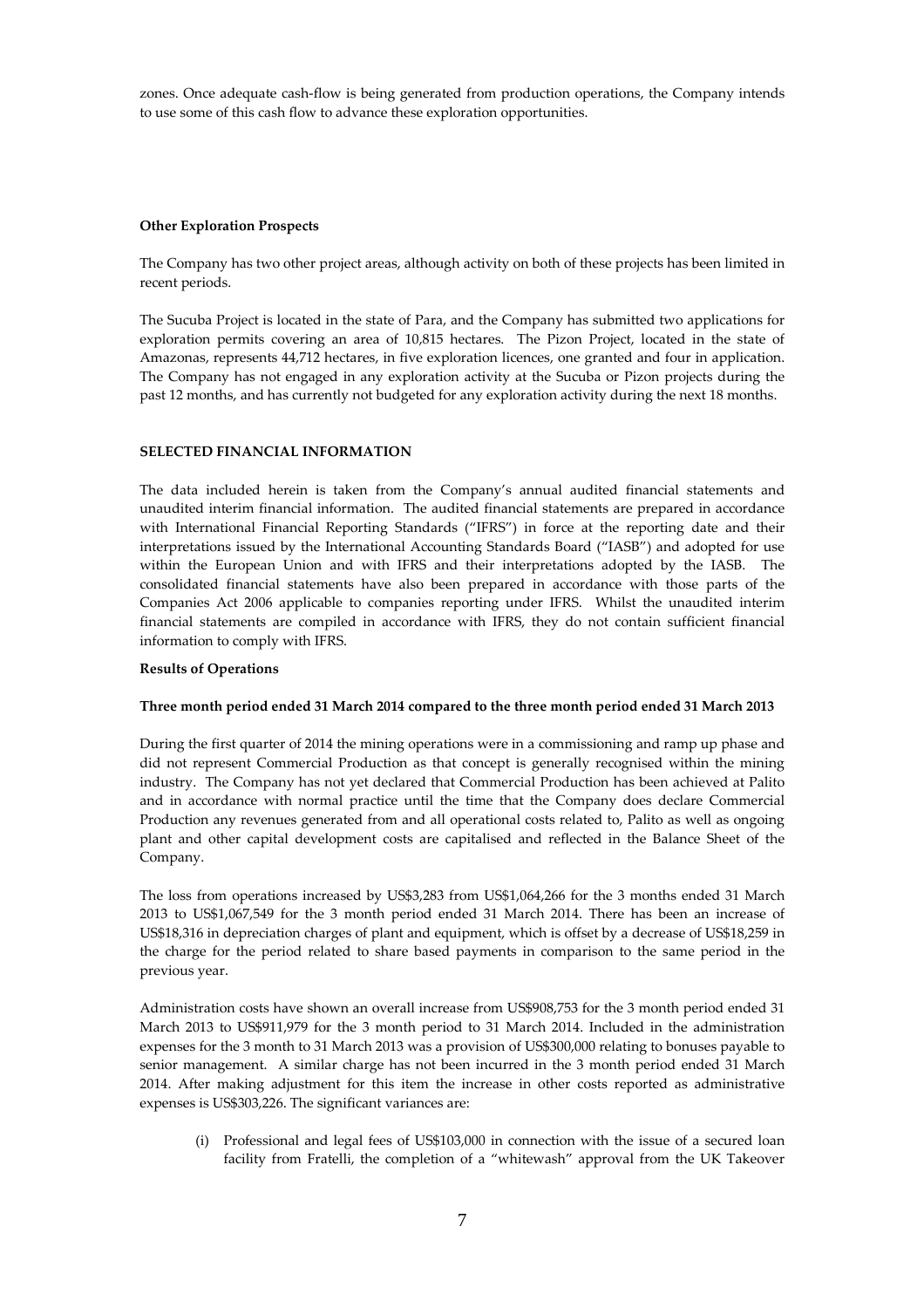Panel and other ancillary costs related to the share placement completed in March 2014 to raise further capital of £10 million.

(ii) An increase cost amounting to US\$150,000 reflecting an increase in administrative staffing relating to the commencement of production operations at Palito. These personnel are involved primarily in the accounting, information technology and personnel departments.

The increase in depreciation charges of US\$18,316 between the two periods reflects the purchase of new plant and equipment during the year as the Palito Mine was put into production. New underground mining fleet delivered during the third quarter of 2013 is being depreciated in accordance with normal practice. The depreciation charges for this particular equipment which amounted to approximately US\$114,000 for the three months to 31 March 2014 are being capitalised as a pre-production cost prior to Commercial Production being declared. All other deprecation charges are being expensed.

Share based payments decreased from US\$47,846 for the three month period ended 31 March 2013 to US\$29,587 for the three month period ended 31 March 2014. The deemed value assigned to these share options is amortised over the expected option life and is calculated using the Black Scholes model. The charge for the three months to 31 March 2014 is in respect of options granted between January 2011 and 31 March 2014.

The Company recorded a foreign exchange loss of US\$9,918 in the 3 month period to 31 March 2014 which compares with a foreign exchange loss of US\$255,218 recorded for the 3 months ended 31 March 2013. These foreign exchange losses relate primarily to cash holdings of the Company maintained in currencies other than US Dollars as at the period end and do not necessarily reflect actual realised profits or losses. The Company holds funds in certain currencies in anticipation of future expenditures that are anticipated to be settled in those currencies. The exchange loss recorded during the first quarter of 2013 was a book loss incurred primarily on cash balances held at that time in UK pounds and Euros. During the first quarter of 2014 the Company has held most of its funds in US dollars. This has reduced the Company's exposure to losses on currency holdings.

Net interest charges for the 3 month period to 31 March 2014 were US\$180,154 compared with US\$39,742 for the first quarter of 2013. An analysis of the composition of these charges is set out in the table below:

|                                            | Ouarter ended<br>31 March 2014 | Ouarter ended<br>31 March 2013 |
|--------------------------------------------|--------------------------------|--------------------------------|
|                                            | US\$                           | US\$                           |
| Interest on short term loan                | 104,877                        | 26,630                         |
| Interest expense on convertible loan stock | 20,247                         | 15,639                         |
| Interest on finance leases                 | 30,030                         |                                |
| Finance arrangement fees                   | 25,000                         |                                |
| Other interest and finance expenses        |                                | 230                            |
| Total finance expense                      | 180,154                        | 42,499                         |
| Interest income                            |                                | (2,757)                        |
| Net finance costs                          | 180,154                        | 39,742                         |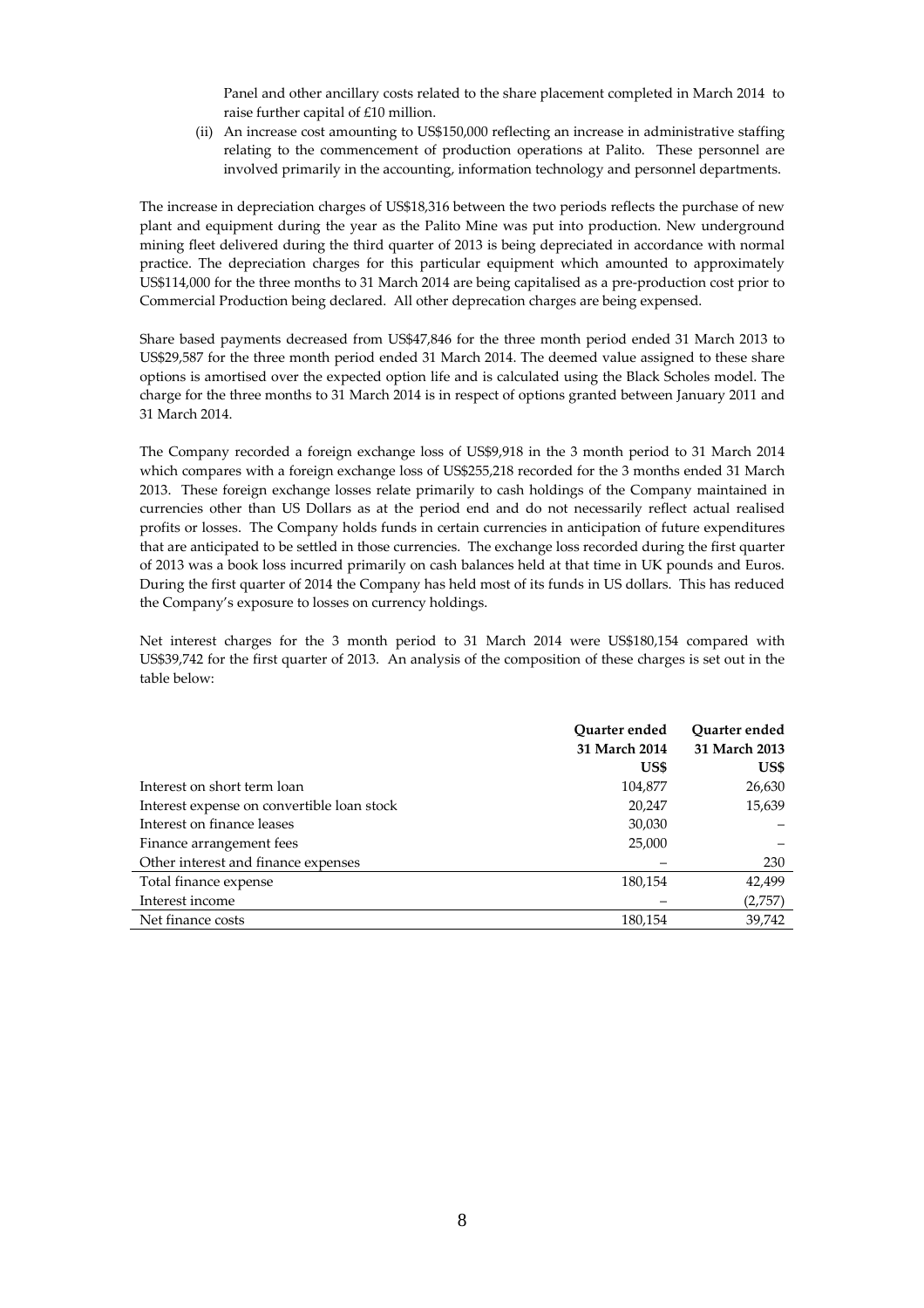## **Summary of quarterly results**

|                                             | Quarter ended  | Quarter ended  | Ouarter ended  | Ouarter ended  |
|---------------------------------------------|----------------|----------------|----------------|----------------|
|                                             | 31 March       | 31 December    | 30 September   | 30 June        |
|                                             | 2014           | 2013           | 2013           | 2013           |
|                                             | US\$           | US\$           | US\$           | US\$           |
| Revenues                                    |                |                |                |                |
| Operating expenses                          |                |                |                |                |
| Gross loss                                  |                |                |                |                |
| Administration expenses                     | (911, 979)     | (872, 677)     | (816, 887)     | (655, 607)     |
| Provision for indirect taxes                |                | (213, 220)     | (263, 250)     | (150, 026)     |
| Option costs                                | (29, 587)      | (161, 226)     | (47, 846)      | (47, 846)      |
| Write-off of past exploration expenditures  |                | (1,007,233)    |                |                |
| Gain on asset disposals                     |                |                |                |                |
| Depreciation of plant and equipment         | (125, 983)     | (186,000)      | (127, 850)     | (112, 974)     |
| Operating loss                              | (1,067,549)    | (2,440,356)    | (1, 255, 833)  | (966, 453)     |
| Exchange                                    | (9,918)        | (36, 618)      | 98,078         | 23,400         |
| Net finance costs                           | (180, 154)     | (268, 589)     | (44, 174)      | (14, 462)      |
| Loss before taxation                        | (1, 257, 621)  | (2,745,563)    | (1,201,929)    | (957, 515)     |
| Loss per ordinary share (basic and diluted) | $(0.24)$ cents | $(0.60)$ cents | $(0.27)$ cents | $(0.27)$ cents |
| Deferred exploration costs                  | 25,607,411     | 24,659,003     | 25,950,041     | 16,375,076     |
| Property, plant and equipment               | 38,549,235     | 36,008,318     | 36,603,692     | 30,228,704     |
| Total current assets                        | 19,954,894     | 9,020,774      | 10,134,384     | 17,758,039     |
| Total assets                                | 84,111,540     | 69,688,095     | 72,688,117     | 64,361,819     |
| <b>Total liabilities</b>                    | 6,936,353      | 9,653,388      | 7,504,716      | 5,432,817      |
| Shareholders' equity                        | 77,175,187     | 60,034,707     | 65,183,401     | 58,929,002     |

|                                             | Ouarter ended  | Ouarter ended  | Ouarter ended  | Quarter ended  |
|---------------------------------------------|----------------|----------------|----------------|----------------|
|                                             | 31 March       | 31 December    | 30 September   | 30 June        |
|                                             | 2013           | 2012           | 2012           | 2012           |
|                                             | US\$           | US\$           | US\$           | US\$           |
| Revenues                                    |                |                |                |                |
| Operating expenses                          |                | (296, 017)     |                | (64,250)       |
| Gross loss                                  |                | (296, 017)     |                | (64,250)       |
| Administration expenses                     | (908, 753)     | (679, 272)     | (450, 047)     | (573, 167)     |
| Provision for indirect taxes                |                |                |                |                |
| Option costs                                | (47, 846)      | (33, 244)      | (33, 244)      | (33, 244)      |
| Write-off of past exploration expenditures  |                | (267, 703)     |                |                |
| Gain on asset disposals                     |                | 9,857          |                | 8,599          |
| Depreciation of plant and equipment         | (107, 667)     | (83, 110)      | (223, 150)     | (158, 204)     |
| Operating loss                              | (1,064,266)    | (1,349,489)    | (706, 441)     | (820, 266)     |
| Exchange                                    | (255, 218)     | (4,380)        | 9,434          | (19, 103)      |
| Net finance costs                           | (39, 742)      | (498, 343)     | (18, 541)      | (14, 731)      |
| Loss before taxation                        | (1,359,226)    | (1,852,212)    | (715, 548)     | (854, 100)     |
| Loss per ordinary share (basic and diluted) | $(0.43)$ cents | $(2.03)$ cents | $(0.78)$ cents | $(0.94)$ cents |
| Deferred exploration costs                  | 17,696,480     | 17,360,805     | 18,249,489     | 17,405,081     |
| Property, plant and equipment               | 29,187,365     | 26,848,991     | 25,514,742     | 25,845,466     |
| Total current assets                        | 21,881,077     | 3,993,428      | 2,054,299      | 3,305,872      |
| Total assets                                | 68,764,922     | 48,203,224     | 45,818,530     | 46,556,419     |
| <b>Total liabilities</b>                    | 4,857,524      | 8,942,223      | 4,358,930      | 4,219,578      |
| Shareholders' equity                        | 63,907,398     | 39,261,001     | 41,459,600     | 42,336,841     |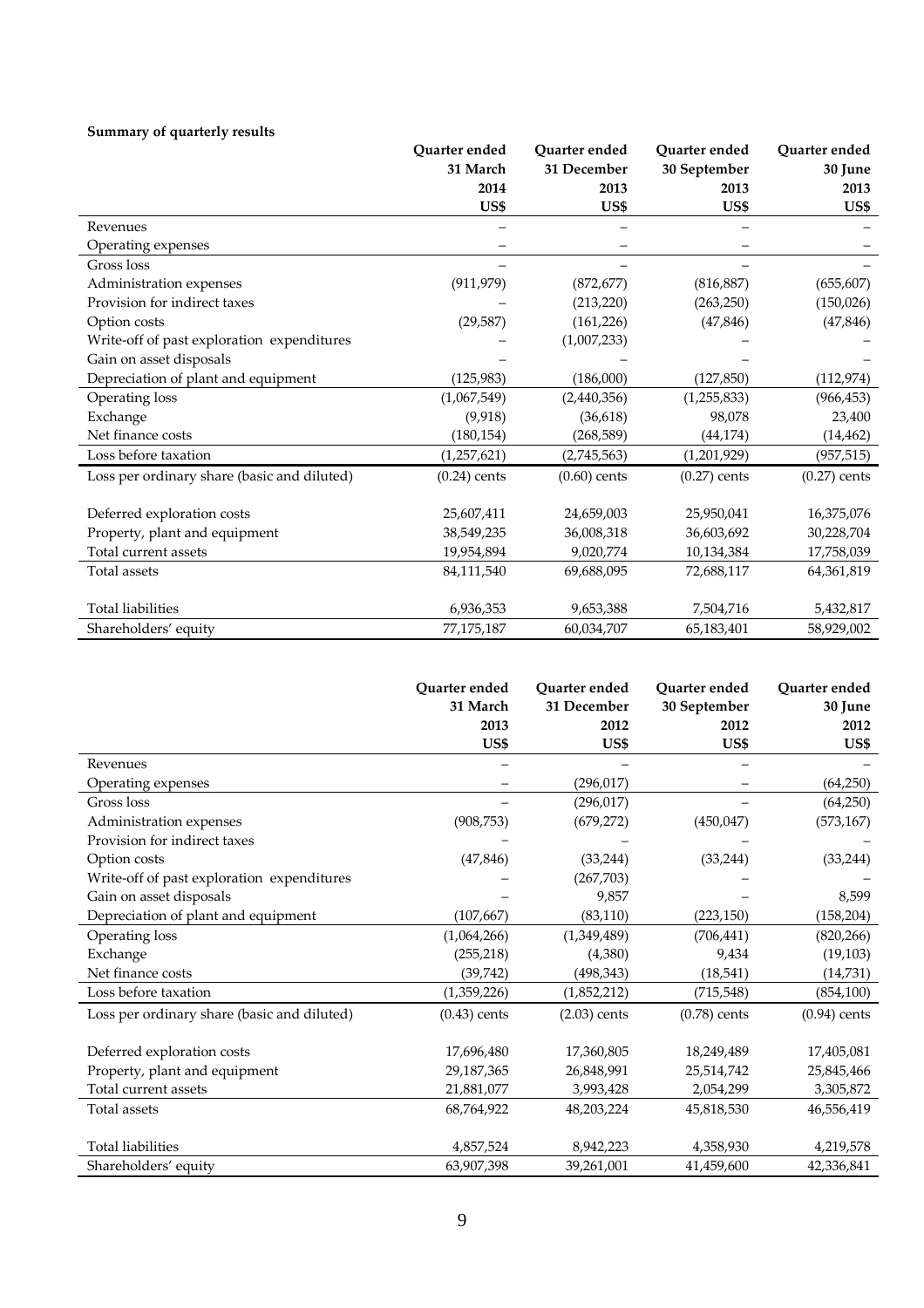#### **Liquidity and Capital Resources**

On 3 March 2014, the Company completed a placing of 200 million units at a price of UK£0.05 per unit raising gross proceeds of UK£10 million. The share placement was pursuant to a conditional subscription agreement entered into on 20 December 2013 between the Company and Fratelli Investments Limited ("Fratelli") to subscribe for a minimum of 125 million units and a maximum of 162.5 million units to finance initial development and underground drilling at the Sao Chico project and to provide further working capital to the business during the start-up phase of gold production at Palito. The final form of the investment by Fratelli comprised of (a) a subscription for 125 million units at the Subscription Price of 5 pence per unit; and (b) a further subscription for 27.5 million units at a subscription price of 5 pence per unit. The company procured third party investment not deemed to be acting in concert with Fratelli for 47.5 million units.

Each unit comprises one new ordinary share and one half of a warrant. Each whole warrant entitles the holder to subscribe for one new ordinary share at a price of 6p for a period of two years from the date of issue.

Following completion of the share placement the Company repaid a short-term loan facility of US\$7.5 million plus accrued interest that had been provided to the Company by Fratelli. At the time of repayment a total of US\$5.5 million had been advanced under the loan facility. Interest due under the facility was US\$104,877 as at the date of the repayment of the loan facility.

On 20 December 2013, the Company entered into a secured loan agreement for a total facility of US\$7.5 million with Fratelli Investments Limited ("Fratelli") and at the same time entered into a conditional subscription agreement with Fratelli for the placement of up to 162.5 million units as part of a placement of up to 200 million units to raise up to UK£10 million. Under the Loan Agreement Fratelli agreed to provide up to US\$7.5 million to be drawn down in three instalments commencing from the date of the agreement to provide working capital to the Company and the Group during the start-up phase of gold production at Palito and to finance the initial development at the Sao Chico gold project. The loan was to be repaid by the earlier of 30 April 2014 and the date falling seven days after the funds due from Fratelli under the conditional subscription were received and carried interest at a rate of 12% per annum and an arrangement fee of 3% of the facility amount. The loan was secured against (i) the entire share capital of Serabi Mining Limited, a subsidiary of Serabi Gold plc, and the 99.99% shareholder of Serabi Mineraçăo SA, which is the licence holder for the Palito Mine and (ii) the entire share capital of Kenai Resource Ltd a subsidiary of Serabi Gold plc and the 100 per cent shareholder of Gold Aura do Brasil Mineraçăo Ltda, which is the licence holder for the Sao Chico project. In addition the Company also made a charge in favour of Fratelli over all current and future sums owed by Serabi Mineraçăo SA to Serabi Gold plc. Following completion of the share placing on 3 March 2014, all amounts borrowed by the Company under the loan facility plus accrued interest were repaid to Fratelli and all security released. The Company drew down the first instalment of S\$2.75 million on the date of the agreement and this money is included in the US\$3.8 million cash holdings at the year end.

On 31 March 2014 the Company's net assets amounted to US\$77.2 million which compares to US\$60.0 million as reported at 31 December 2013, an increase of US\$17.1 million. This increase primarily reflects the completion of the placing of new shares that was completed during the first quarter of 2014 raising US\$16.65 million.

Non-current assets totalling US\$64.2 million at 31 March 2014 (31 December 2013: US\$60.7 million), are comprised of property, plant and equipment, which as at 31 March 2014 totalled US\$38.5 million (31 December 2013: US\$36 million), and includes US\$23.3 million (US\$20.7 million as of 31 December 2013) attributable to the Palito Mine Property and US\$11.2 million (US\$10.8 million as of 31 December 2013) representing the current expenditure on Projects in Construction incurred on the rehabilitation programme. Deferred exploration costs as at 31 March 2014 totalled US\$25.6 million (31 December 2013: US\$24.7 million) of which US\$15.3 million (31 December 2013: US\$14.9 million) relates to past exploration expenditures around the Palito Mine and the wider Jardim Do Ouro project area and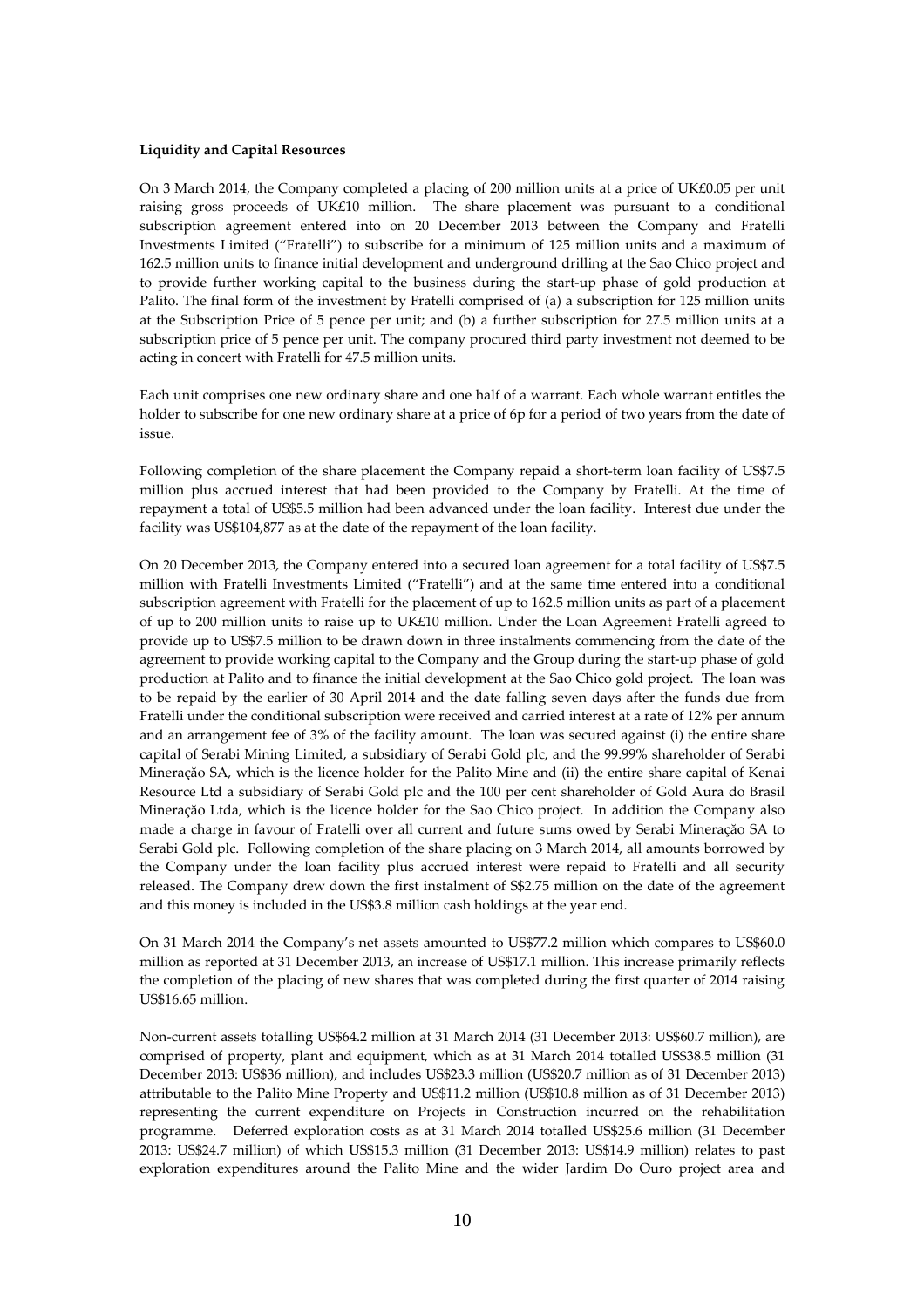US\$10.3 million (31 December 2013: US\$9.8 million) relates to the past exploration costs relating to the Sao Chico gold project.

The Company has, during the three month period ended 31 March 2014, incurred costs of US\$0.4 million for exploration expenditures on its mineral properties all of which has been spent on the Sao Chico property.

A total net expenditure of US\$1.6 million has been recorded relating to on-going capital expenditure as well as start-up operating expenditures at the Palito Mine. Until Commercial Production is declared, any revenues generated from and all operational costs related to, Palito as well as ongoing plant and other capital development costs are capitalised and reflected in the Balance Sheet of the Company. Capital additions representing new plant and equipment or construction or capital of facilities totalled US\$0.66 million for the 3 month period to 31 March 2014. Site operating costs of US\$1.64 million for the three month period were capitalised and set off against provisional revenue of US\$0.65 million generated from 80 wet metric tonnes of copper/gold concentrate that departed from Brazil during the quarter. In total some 226 wet metric tonnes of copper/gold concentrate were produced at Palito during the quarter. However the company is currently only recognising revenue for material that has departed from Brazil this being the date on which it considers that title passes to the refinery.

The Company had a working capital position of US\$15,657,923 at 31 March 2014 compared to US\$2,091,941 at 31 December 2013 as per the table below:

|                                  | <b>Note</b>               | March      | December  | Variance    |
|----------------------------------|---------------------------|------------|-----------|-------------|
|                                  |                           | 2014       | 2013      |             |
|                                  |                           | US\$       | US\$      | US\$        |
| <b>Current assets</b>            |                           |            |           |             |
| Cash at bank and in hand         |                           | 11,616,470 | 3,789,263 | 7,827,207   |
| Inventories                      | i                         | 5,858,849  | 3,890,880 | 1,967,969   |
| Prepayments                      | ii                        | 1,745,676  | 1,264,654 | 481,022     |
| Trade and other receivables      | iii                       | 733,899    | 75,977    | 657,922     |
| <b>Total current assets</b>      |                           | 19,954,894 | 9,020,774 | 10,934,120  |
|                                  |                           |            |           |             |
| <b>Total current liabilities</b> |                           |            |           |             |
| Trade and other payables         | iv                        | 3,013,277  | 2,871,546 | 141,731     |
| Interest bearing liabilities     | $\boldsymbol{\mathrm{v}}$ | 1,016,770  | 3,790,363 | (2,773,593) |
| Accruals                         |                           | 266,924    | 266,924   |             |
| <b>Total current liabilities</b> |                           | 4,296,971  | 6,928,833 | (2,631,862) |
|                                  |                           |            |           |             |
| Working capital                  |                           | 15,657,923 | 2,091,941 | 13,565,982  |
|                                  |                           |            |           |             |
| Non-current liabilities          |                           |            |           |             |
| Interest bearing liabilities     | $\mathbf{V}$              | 681,854    | 833,560   | (151,706)   |
| Provisions                       | vi                        | 1,532,760  | 1,480,665 | 52,095      |
| Trade and other payables         |                           | 424,768    | 410,330   | 14,438      |
| Total non-current liabilities    |                           | 2,639,382  | 2,724,555 | (85, 173)   |

The increase in the cash balances of US\$7,827,207 results from the placing of new shares which was completed on 3 March 2014 raising gross proceeds of UK£10 million. Part of these funds have been applied to the repayment of a short term shareholder loan of US\$5.5 million (excluding interest) of which US\$2.75 million is included in working capital at 31 December 2013.

This increase in the Company's cash at bank position is the principal reason for the improvement in the working capital position of the company. Some of the other items which have had an impact on the Companies working capital position include the following.

(i) The levels of inventories have increased by US\$2.0 million compared with 31 December 2013. Inventories of consumables (fuel, spare parts, chemicals, explosives etc.) at 31 March 2014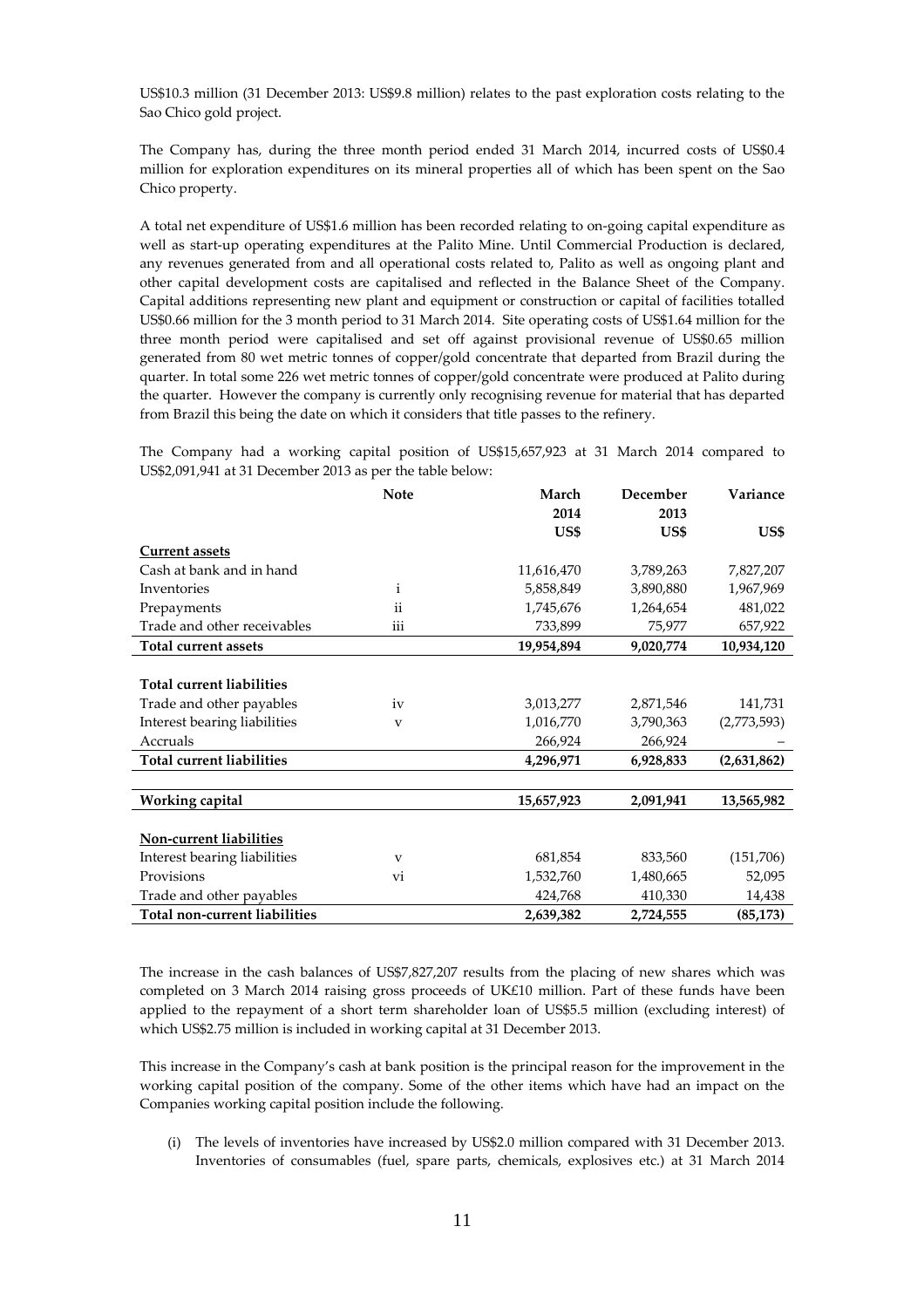being US\$0.93 million are similar in value to the holdings at 31 December 2013 which had a value of US\$0.89 million.

Inventories of work in progress comprising mined ore, material in the course of processing or product stocks awaiting sale, have increased by US\$1.93 million between 31 December 2013 and 31 March 2014. At 31 December 2013, the Company valued the stockpile of ore that had been established on surface in preparation for processing at US\$3.0 million. Whilst this stockpile has been slightly depleted during the last quarter, at the end of the period the Company had established an inventory of approximately 166 wet metric tonnes of copper/gold concentrate either at Palito or en-route to the port of Belem from where this material is shipped to a refinery in Europe.. The valuation of US\$1.9 million ascribed to this finished goods inventory accounts for most of the increase in inventory value at 31 March 2014.

- (ii) The level of prepayments has increased by US\$0.49 million from US\$1.26 million at 31 December 2013 to US\$1.75 million at 31 March 2014. The prepayments represent:
	- a. Prepaid taxes in Brazil amounting to US\$1.23 million, (31 December 2013: US\$1.10 million), of which the majority is federal and state sales taxes which the Company expects to recover either through off-set against other federal tax liabilities or through recovery directly. The amount recoverable has increased by approximately US\$136,000 in comparison to the prior year due to an increase in the level of social taxes the Company has prepaid at 31 March 2014.
	- b. Supplier down-payments reflecting the timing and level of development and construction activity currently being undertaken for the opening of the Palito Mine. The Company has made advances to suppliers in respect of goods purchased (including down payment on new machinery) or items being fabricated of US\$440,264 (31 December 2013 : US\$228,000).
- (iii) Receivables of US\$0.73 million as at 31 March 2014 have increased by US\$0.65 million compared to the balance of US\$76,000 at 31 December 2013. This is attributable to net revenue due on shipments of copper/gold concentrate that have departed from Brazil during the first quarter of 2014.
- (iv) Trade Creditors amounting to US\$3,103,277 at 31 March 2014 are consistent with the level of US\$2,871,546 at 31 December 2013, with an increase of US\$141,731. The items making up this total balance are:
	- a. Trade Creditors have increased by US\$229,384 in comparison to 31 December 2013 which is partly due to the increase in activity and operating equipment being utilised for mine development and also timing differences on when we make payments to trade creditors;
	- b. Sales tax liabilities decreased by US\$18,540 from US\$459,796 to US\$441,256 year on year;
	- c. The standard wage accrual and social welfare accrual have decreased by US\$69,133 from 31 December 2013 to 31 March 2014. This decrease results from the settlement during the quarter of a liability for the thirteenth salary which Brazilian employees are entitled to receive. The cost is accrued during the year and final settlement and taxes are paid in December and January;
- (v) Interest bearing liabilities due within one year decreased by US\$2,925,299. This is primarily because at 31 December 2013 the Company owed US\$2.75 million on a short term shareholder loan, which was repaid during March 2014. The Company has also acquired certain assets during 2013 under finance leases. At 31 March 2014 the Company had liabilities under these financial leases of US\$553.004 due within one year (31 December 2013: US\$600,280), and a further US\$681,854 due after that date. The leases are for a term three years and carry interest at a rate of 6.45% per annum. Also included is US\$463,766 including accrued interest (December 2013: US\$440,083) attributable to £300,000 of convertible loan stock which has a repayment date of 31 October

2014 subject to the right of the holder at any time, on one or more occasions, on or before the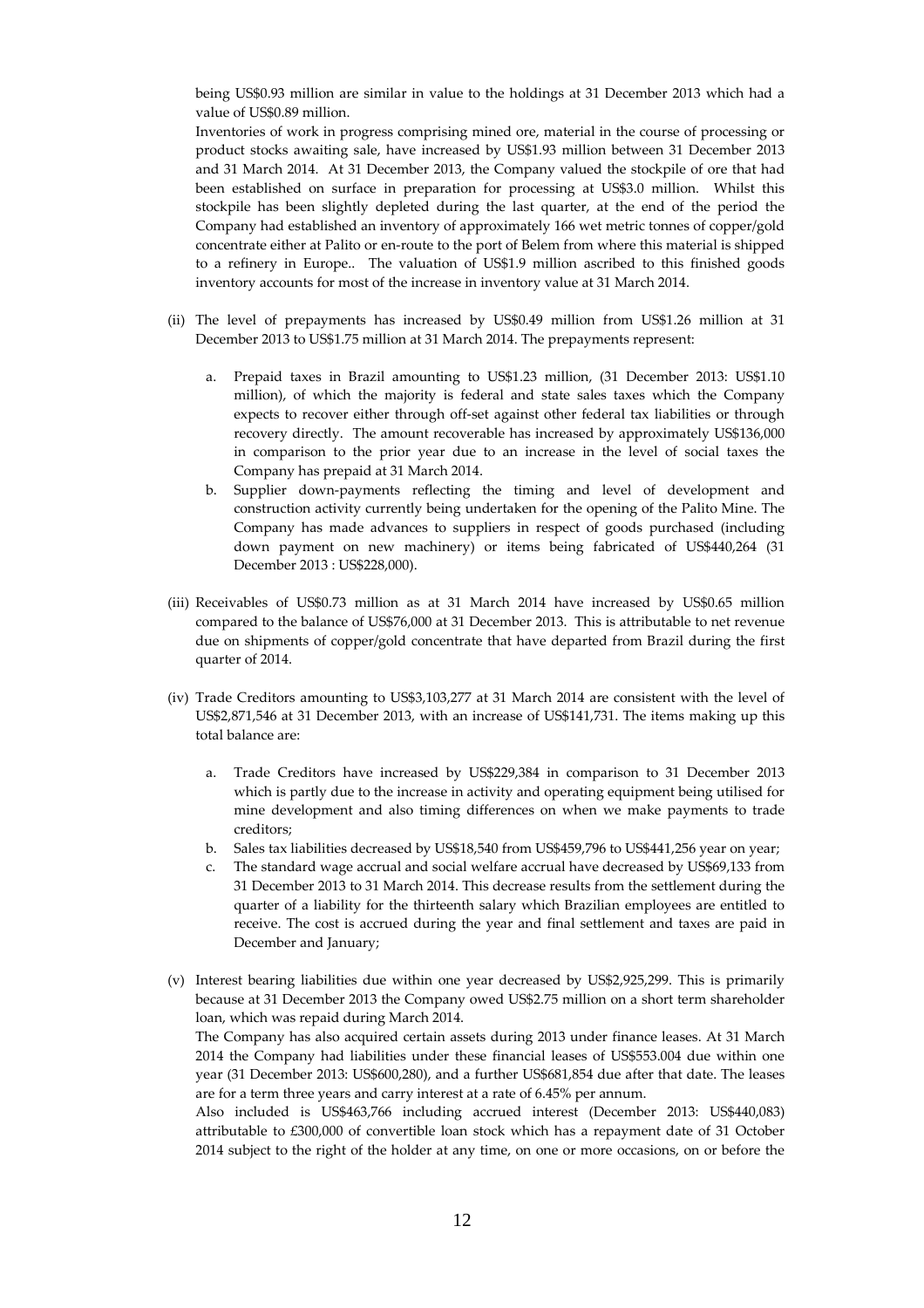repayment date, to convert any of the outstanding amounts owed by the Company to Ordinary Shares at a price of 15 pence per Ordinary Share.

(vi) Non-current liabilities include the amount of US\$1,532,760 (December 2013: US\$1,480,665) in respect of provisions including US\$1,181,145 (December 2013: US\$1,141,000) for the cost of remediation of the current Palito Mine site at the conclusion of operational activity. The increase in the liability of US\$52,095 is due to a movement in the exchange rate. The Company undertook a review of the underlying cost assumptions during 2013.

The Company does not have any asset backed commercial paper investments. As the Company has during 2014 generated only limited revenue and has in recent years primarily supported its activities by the issue of further equity, the working capital position at any time reflects the timing of the most recent share placement completed by the Company.

On 3 March 2014, the Company completed a further placing of shares and share purchase warrants that raised gross proceeds of UK£10.0 million. These funds are to be used to provide working capital to the business during the start-up phase of the Palito operations and the next stage of development of the Sao Chico project. Commissioning of the process plant at Palito started on 13 December 2013 and the production rates have been increasing since that date. The final major stage of the remediation process will be the rehabilitation of the Carbon-In-Pulp circuit which is planned for completion by July 2014.

From the time that production operations commence at planned rates, management anticipates that the Company will have sufficient cash flow to be able to meet all its obligations as and when they fall due and to, at least in part, finance the exploration and development activities that it would like to undertake on its other exploration projects.

There are, however, risks associated with the commencement of any new mining and processing operation whereby unforeseen technical and logistical events result in additional time being required for commissioning or additional costs needing to be incurred, giving rise to the possibility that additional working capital may be required to fund these delays or additional capital requirements. Should additional working capital be required the Directors consider that further sources of finance could be secured within the required timescale.

#### **Contractual commitments**

The Company has operating leases in respect of office premises in London, England and Belo Horizonte and Belem in Brazil.

The Company holds certain exploration prospects which require it to make certain payments under rental or purchase arrangements allowing the Company to retain the right to access and undertake exploration on these properties. Failure to meet these obligations could result in forfeiture of any affected prospects. Management estimates that the cost over the next twelve months of fulfilling the current contracted commitments on all the properties in which the Group has an interest will be US\$180,000.

On 9 November 2009 (as further detailed in note 16 of the Company's 2013 annual financial statements) the Company entered into a Convertible Loan Stock agreement with Greenwood Investments Limited ("Greenwood") whereby Greenwood made available to the Company a loan of UK£300,000 repayable on 31 October 2014. The convertible loan stock and accrued interest may at any time be converted into ordinary shares at a conversion price of 15 pence per share. Interest accrues at the rate of 1 per cent per annum and is compounded. In January 2012 Greenwood assigned its interest in the Convertible Loan Stock to Anker Holding AG. Anker Holding AG is beneficially owned by the spouse of Mr. Christopher Kingsman, who between 15 December 2011 and 23 December 2013 served as a non-executive director of the Company. Mr Kingsman is a director of Anker Holding AG.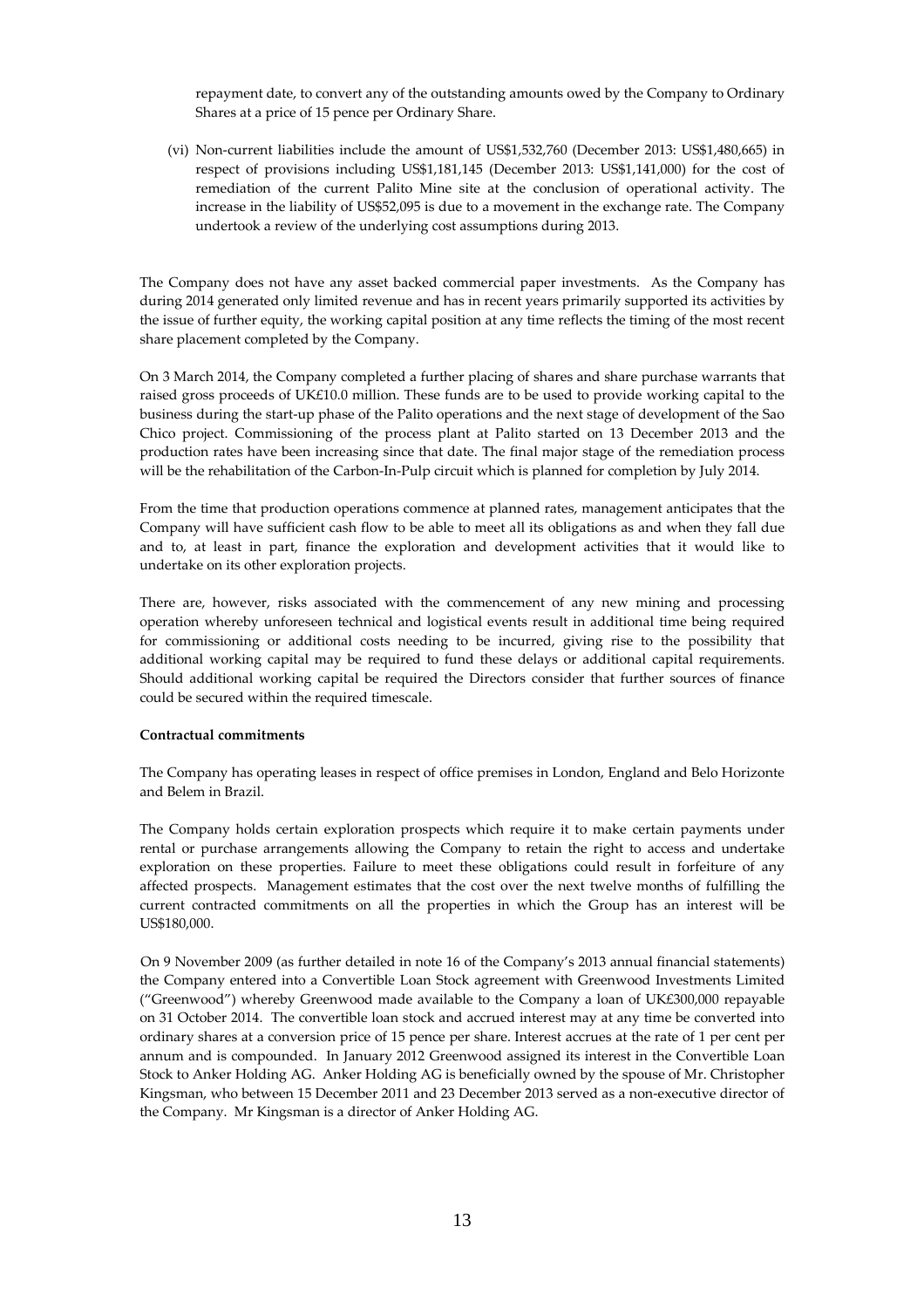|                               |           |           | Payments due by period |           |         |
|-------------------------------|-----------|-----------|------------------------|-----------|---------|
| Contractual obligations       | Total     | Less than | 1-3 years              | 4-5 years | After 5 |
|                               |           | 1 year    |                        |           | years   |
|                               |           |           |                        | \$        | \$      |
| Long term debt                | 463,768   | 463,768   |                        |           |         |
| Capital lease obligations     | 1,234,856 | 553,002   | 681,854                |           |         |
| Operating leases              | 68,484    | 67,484    |                        |           |         |
| Purchase obligations          |           |           |                        |           |         |
| Other long term obligations   |           |           |                        |           |         |
| Total contractual obligations | 1,767,108 | 1,085,254 | 681,854                |           |         |

#### **Transactions with related parties of the Company**

On 20 December 2013, the Company entered into a secured loan agreement for a total facility of US\$7.5 million ("the 2013 Loan Agreement") with Fratelli Investments Limited ("Fratelli") to provide working capital to the Company and to enable the Company to commence initial development works at the Sao Chico project and at the same time entered into a conditional subscription agreement with Fratelli as part of an overall placement of shares and warrants to raise a minimum of UK£6.25 million and a maximum of UK£10.0 million. At that time Fratelli held a 40.5% interest in the issued share capital of the Company. Under the 2013 Loan Agreement Fratelli agreed to provide up to US\$7.5 million to be drawn down in three instalments commencing from the date of the agreement to provide working capital to the Company and the Group during the start-up phase of gold production at Palito and to finance the initial development at the Sao Chico project. The loan was to be repaid by the earlier of 30 April 2014 and the date falling seven days after the funds due from Fratelli under the conditional subscription were received and carried interest at a rate of 12% per annum and an arrangement fee of 3% of the facility amount. The loan was secured against (i) the entire share capital of Serabi Mining Limited, a subsidiary of Serabi Gold plc, and the 99.99% shareholder of Serabi Mineraçăo SA, which is the licence holder for the Palito Mine and (ii) the entire share capital of Kenai Resource Limited a subsidiary of Serabi Gold plc and the 100 per cent shareholder of Gold Aura do Brasil Mineraçăo Ltda, which is the licence holder for the Sao Chico project. In addition the Company also made a charge in favour of Fratelli over all current and future sums owed by Serabi Mineraçăo SA to Serabi Gold plc. Following completion of the share placing on 3 March 2014, all amounts borrowed by the Company under the loan facility plus accrued interest were repaid to Fratelli and all security released.

On 3 March 2014, the Company completed a placing of 200 million units at a price of UK£0.05 per unit raising gross proceeds of UK£10 million. The share placement was pursuant to a conditional subscription agreement entered into on 20 December 2013 between the Company and Fratelli Investments Limited ("Fratelli") to subscribe for a minimum of 125 million units and a maximum of 162.5 million units to finance initial development and underground drilling at the Sao Chico project and to provide further working capital to the business during the start-up phase of gold production at Palito. The final form of the investment by Fratelli comprised of (a) a subscription for 125 million units at the Subscription Price of 5 pence per unit; and (b) a further subscription for 27.5 million units at a subscription price of 5 pence per unit. The company procured third party investment not deemed to be acting in concert with Fratelli for 47.5 million units.

Each unit comprises one new ordinary share and one half of a warrant. Each whole warrant entitles the holder to subscribe for one new ordinary share at a price of 6p for a period of two years from the date of issue.

Following completion of the share placement the Company repaid a short-term loan facility of US\$7.5 million plus accrued interest that had been provided to the Company by Fratelli. At the time of repayment a total of US\$5.5 million had been advanced under the loan facility. Interest due under the facility was US\$104,877 as at the date of the repayment of the loan facility.

As a result of their subscription, Fratelli acquired a direct interest of 51.4% in the share capital of the Company and became a controlling party.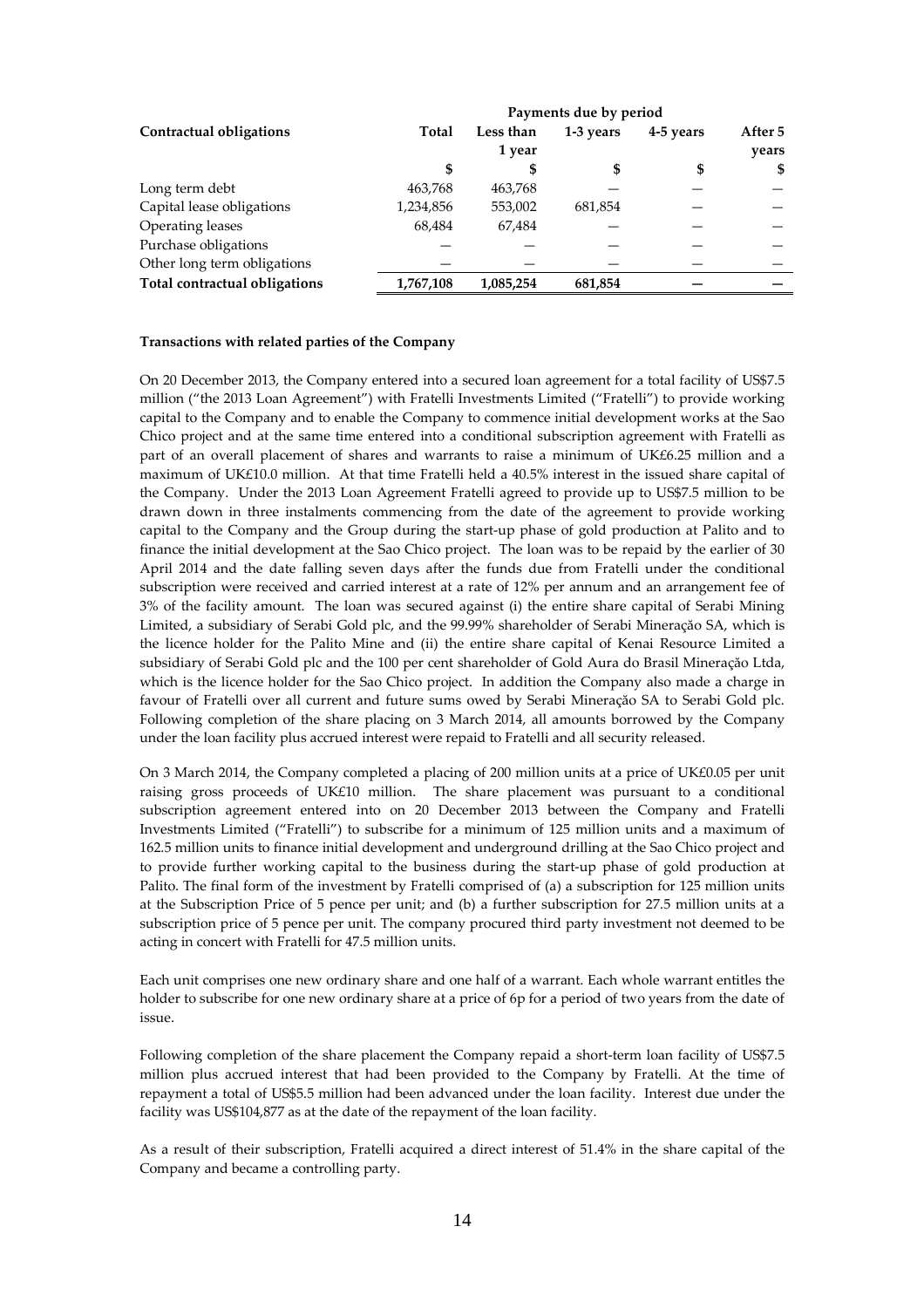#### **Financial and other instruments**

The Company's financial assets at 31 March 2014 which comprise trade and other receivables and cash, are classified as loans and receivables. All of the Company's financial liabilities which comprise trade and other payables, accruals and interest bearing liabilities, are classified as liabilities measured at amortised cost.

The Company has not entered into any derivative transactions and it is not currently the Company's policy to undertake trading in financial instruments.

The main financial risks arising from the Company's activities remain unchanged from the previous financial year namely commodity prices, currency, liquidity, credit and interest rates. The Board reviews and agrees policies for managing each of these risks and these are summarised below:

#### *Commodity price risk*

By the nature of its activities the Group and the Company are exposed to fluctuations in commodity prices and in particular the price of gold and copper as these could affect its ability to raise further finance in the future, its future revenue levels and the viability of its projects. It is not currently the Group's intention to enter into any long term arrangements to protect itself from changes in the prices of these commodities. The Group does however closely monitor the prices of these commodities and will consider the use of hedging contracts, where appropriate, in future.

At the end of the three month period ended 31 March 2014 the Company had produced approximately 2,300 ounces of gold and had entered into contracts to sell 1,050 ounces at an average price of US\$1,314 per ounce. The remaining production produced in the period including copper production of 46.82 tonnes and silver production of 477 ounces remains subject to pricing for which the basis is contractually agreed but is subject to prevailing prices at a future date. As at 31 March 2013 the Company had not received any payment in respect of sales made. It had accrued net income in respect of the sale of copper/gold concentrate amounting to US\$654,118 in accordance with the terms of the Company's agreement with a refinery using prices prevailing at the quarter end.

 The Company has an agreement with Auramet Trading LLC for an advance payment facility (see *Interest rate risk*) through which it can fix the prices of metals that are subject to any advance payment during the advance payment period and thus manage its short term exposure to commodity price risk.

At the end of the financial year ended 31 December 2013, the Company had no unsold or part-paid production and accordingly the results for the year and the equity position of the Company at that time is not affected by any change in commodity prices subsequent to the end of the period.

#### *Interest rate risk*

The Group and Company currently finances its operations through equity financing and has a convertible loan of UK£300,000 which bears interest at the rate of 1% per annum compounded and has a repayment date of October 2014. It has during the year taken out fixed rate finance leases for the acquisition of some equipment and in 2014 will utilise floating rate short term trade finance in respect of sales of its copper/gold concentrate production.

At the start of the quarter the Company had outstanding US\$2.75 million plus accrued interest which formed part of a secured loan agreement for a total facility of US\$7.5 million with Fratelli Investments Limited ("Fratelli"). A further amount of US\$2.75 was drawn down during the quarter. The loan carried interest at a rate of 12% per annum and an arrangement fee of 3% of the facility amount. Following completion of the share placing on 3 March 2014, all amounts borrowed by the Company under the loan facility plus accrued interest were repaid to Fratelli and all security released

The Company has entered into an agreement with Auramet Trading LLC, for a facility of USS\$7.5 million under which Auramet will provide advance payment for shipments of copper / gold concentrate for the period between shipments leaving Brazil and settlement from the refinery. The advance payments bear interest at 3 month US\$ LIBOR plus 5%.

There is not considered to be any material interest rate risk. The Company's policy is to retain surplus funds as short-term deposits, of up to 32 days duration, at prevailing market rates and to pay trade payables within their credit terms.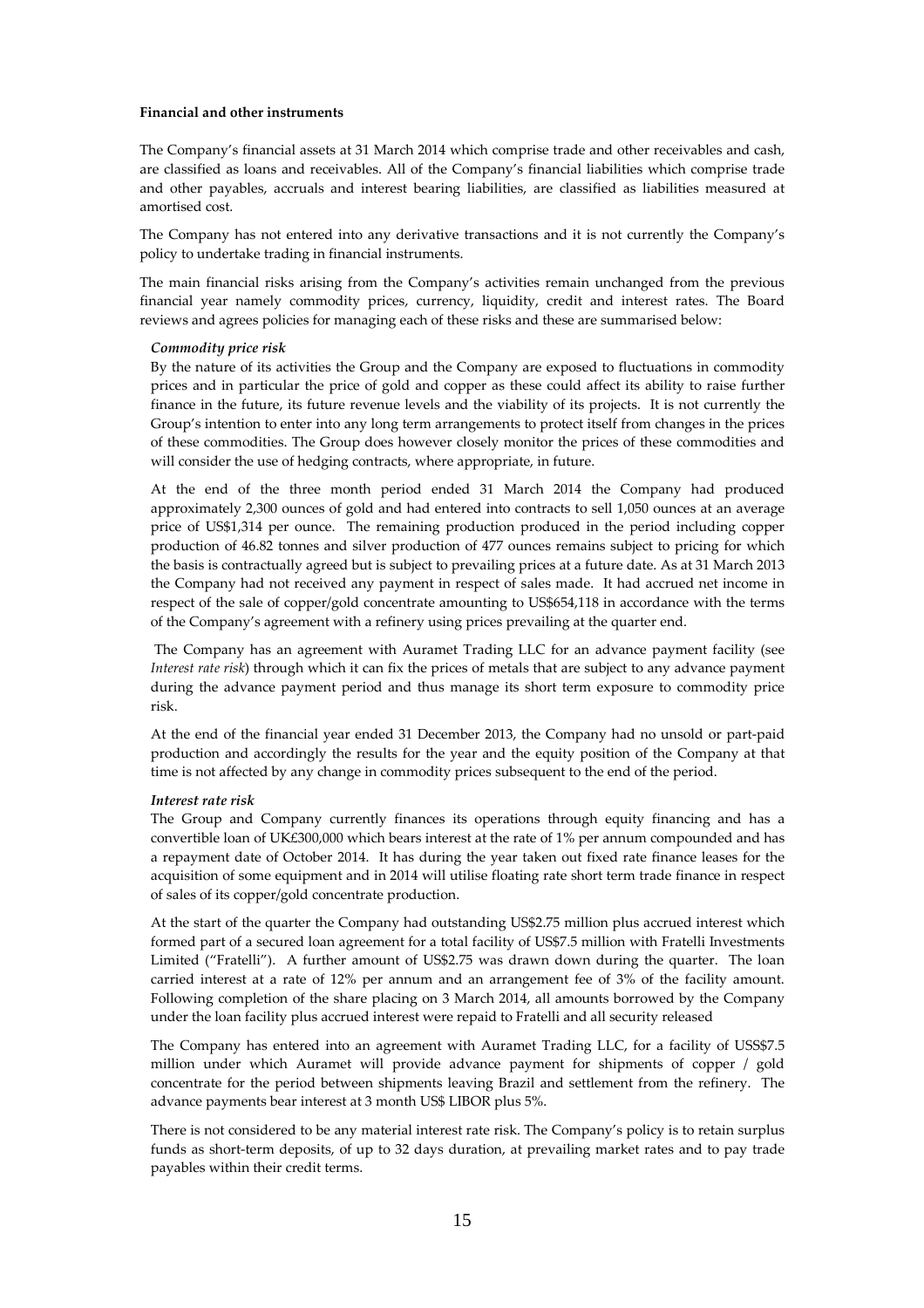The fair value of all financial instruments is approximately equal to book value due to their short-term nature.

## *Liquidity risk*

To date the Group has relied primarily on funding raised from the issue of new shares to shareholders but has also received short term loans from its shareholders. It also uses floating rate short-term trade finance and fixed rate finance leases to finance its activities.

In 2009 the Group drew down on a convertible loan stock instrument for UK£300,000 which is repayable during 2014. On 23 December 2013 the Company entered into a secured loan agreement for a total facility of US\$7.5 million ("the 2013 Loan Agreement") with Fratelli Investments Limited ("Fratelli") and at the same time entered into a conditional subscription agreement with Fratelli for the placement of up to 200 million units, whereby Fratelli agreed to subscribe for a minimum of 125 million units and to subscribe for up to a further 37.5 million units by matching subscriptions received from third party investors. At that time Fratelli held a 40.5% interest in the issued share capital of the Company. On 3rd March 2014 the Company completed the placement, raising gross proceeds of  $£10m$ and the outstanding loan and accrued interest was repaid to Fratelli and all security released.

As at 31 March 2014, in addition to the convertible loan stock, the Company had obligations under fixed rate finance lease amounting to US\$1,234,857.

The Group's objectives when managing its capital are to maintain financial flexibility to achieve its development plans, safeguard its ability to continue to operate as a going concern through management of its costs whilst optimising its access to capital markets by endeavouring to deliver increases in value of the Group for the benefit of shareholders. In establishing its capital requirements the Group will take account of the risks inherent in its plans and proposed activities and prevailing market conditions. Gold production operations at the Palito Mine commenced at the start of 2014 and during the first quarter of 2014 the site was in a commissioning and ramp-up phase and the Company has not yet declared Commercial Production. The cash flow generated from gold production operations is expected to be sufficient to allow the Company to meet its on-going operational obligations as and when they fall due and to provide working capital to develop other exploration projects that the Company controls. The Company, where appropriate, will use fixed rate finance arrangements for the purchase of certain items of capital equipment and use short term trade finance particularly in respect of its projected sales of copper/gold concentrate. It will seek to raise debt finance where possible to finance further capital development of its projects taking due consideration of the ability of the Company to satisfy the obligations and undertakings that would be imposed in connection with such borrowings.

#### *Currency risk*

Although the Parent Company is incorporated in the United Kingdom its financial statements and those of the Group are presented in US Dollar, which is also considered to be the functional currency of the Parent Company as funding of activities of its subsidiaries is generally made in US Dollars and future remittances of dividends, loans or repayments of capital are expected to be received in US Dollars.

Share issues have historically been priced solely in Sterling but an issue of Special Warrants undertaken in December 2010 and an issue of new ordinary shares and Warrants on 30 March 2011 were priced in Canadian Dollars. The Company expects that future issues of ordinary shares may be priced in Sterling or Canadian Dollars. Expenditure is primarily in Brazilian Real but the Group also incurs liabilities denominated in other currencies being primarily Sterling, Euros, US Dollars, and Australian Dollars.

The Company's main subsidiaries operate in Brazil with their expenditure being principally in Brazilian Real and their financial statements are maintained in that currency. The Company's policy for dealing with exchange differences is outlined in the statement of Significant Accounting Policies in its 2013 Annual Report and Accounts under the heading "Foreign currencies".

The Company does not presently utilise swaps or forward contracts to manage its currency exposures, although such facilities are considered and may be used where appropriate in the future.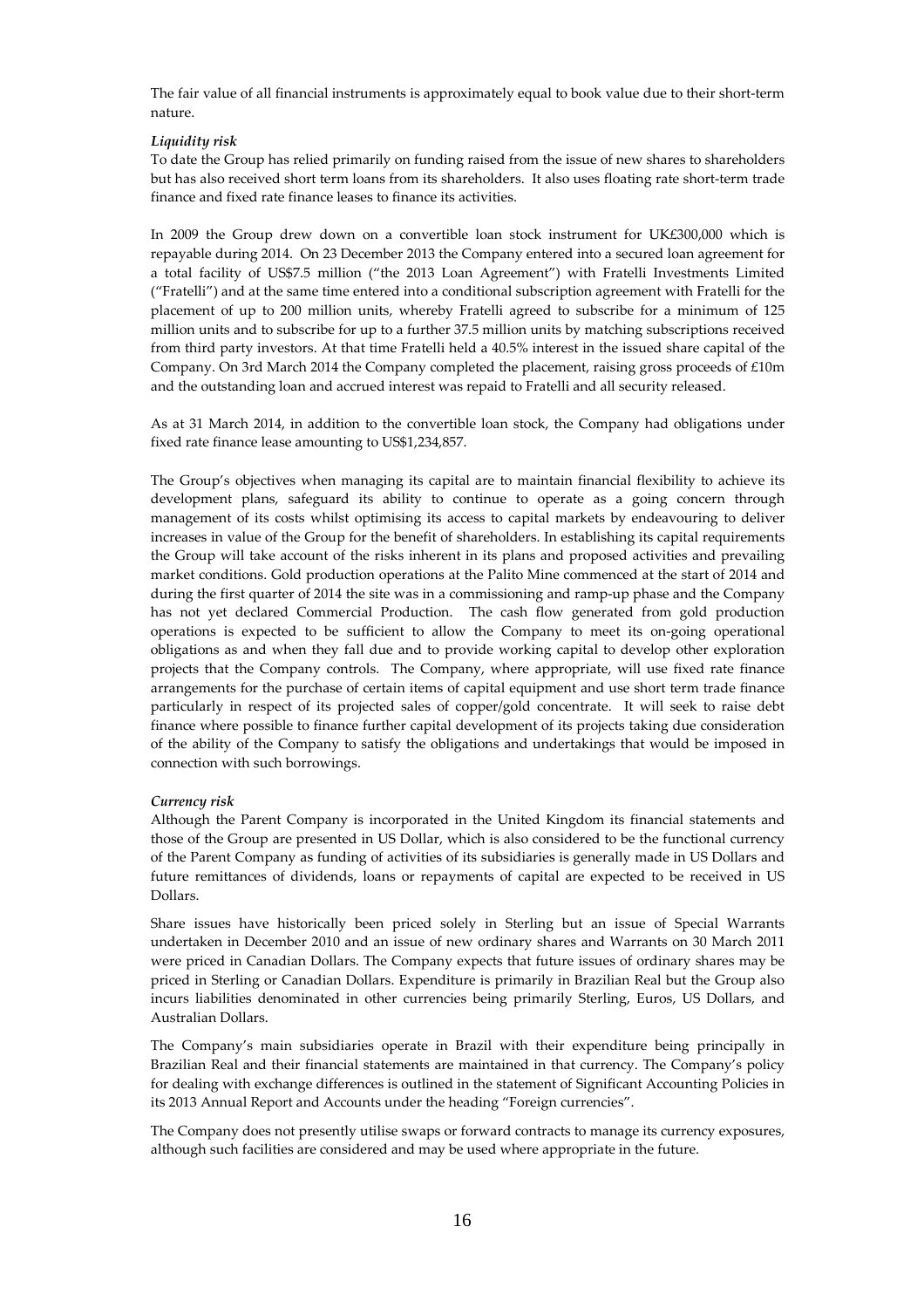The Company seeks to minimise its exposure to currency risk by closely monitoring exchange rates and holding surplus funds in currencies considered most appropriate to their expected future utilisation.

The Company considers book value to equal fair value.

The Company's cash holdings at the balance sheet date were held in the following currencies:

|                   | 31 March   | 31 December |
|-------------------|------------|-------------|
|                   | 2014       | 2013        |
|                   | \$         | \$          |
| US Dollar         | 6,509,952  | 2,577,709   |
| Canadian Dollar   | 119,720    | 236,132     |
| Sterling          | 4,086,256  | 579,904     |
| Australian Dollar | 5,267      | 7,554       |
| Euro              | 807,503    | 62,686      |
| Brazilian Real    | 87,772     | 325,278     |
| Total             | 11,616,470 | 3,789,263   |

The cash is held at floating rates prevailing at the balance sheet date.

## *Credit risk*

The Group's exposure to credit risk is limited to its cash and cash equivalents and trade and other receivables amounting to US\$12,350,369 (2013: US\$3,865,240). It is the Group's policy to only deposit surplus cash with financial institutions that hold acceptable credit ratings. The Group seeks to receive full settlement by bank transfer on delivery of its product to the purchaser to minimise its exposure to credit risk on its receivables and works with purchasers with good reputations within the industry and a good credit risk history and otherwise provides credit in respect of any other receivables only with parties that themselves have good credit history or otherwise to hold some form of lien pending settlement.

#### **Subsequent events**

Between the end of the financial period and the date of these financial statements, there has been no item, transaction or event of a material or unusual nature likely, in the opinion of the Directors of the Company, to affect significantly the continuing operations of the entity, the results of these operations, or the state of affairs of the entity in future financial periods.

#### **Changes in accounting policies**

The Company has not adopted any standards or interpretations in advance of the required implementation dates. There has been no significant measurement impact on the consolidated financial statements from new standards or interpretations effective in 2014.

It is not anticipated that the adoption in the future of the new or revised standards or interpretations that have been issued by the International Accounting Standards Board will have a material impact on the Company's earnings or shareholders' funds.

#### **Off-balance sheet arrangements**

As of the date of this Management's Discussion and Analysis, the Company does not have any offbalance sheet arrangements that have, or are reasonably likely to have, a current or future effect on the results of operations or financial condition of the Company, including, and without limitation, such considerations as liquidity and capital resources.

#### **Critical accounting estimates**

The preparation of financial statements requires management to make judgements and assumptions about the future in the use of accounting estimates. These will, by definition, seldom equal the related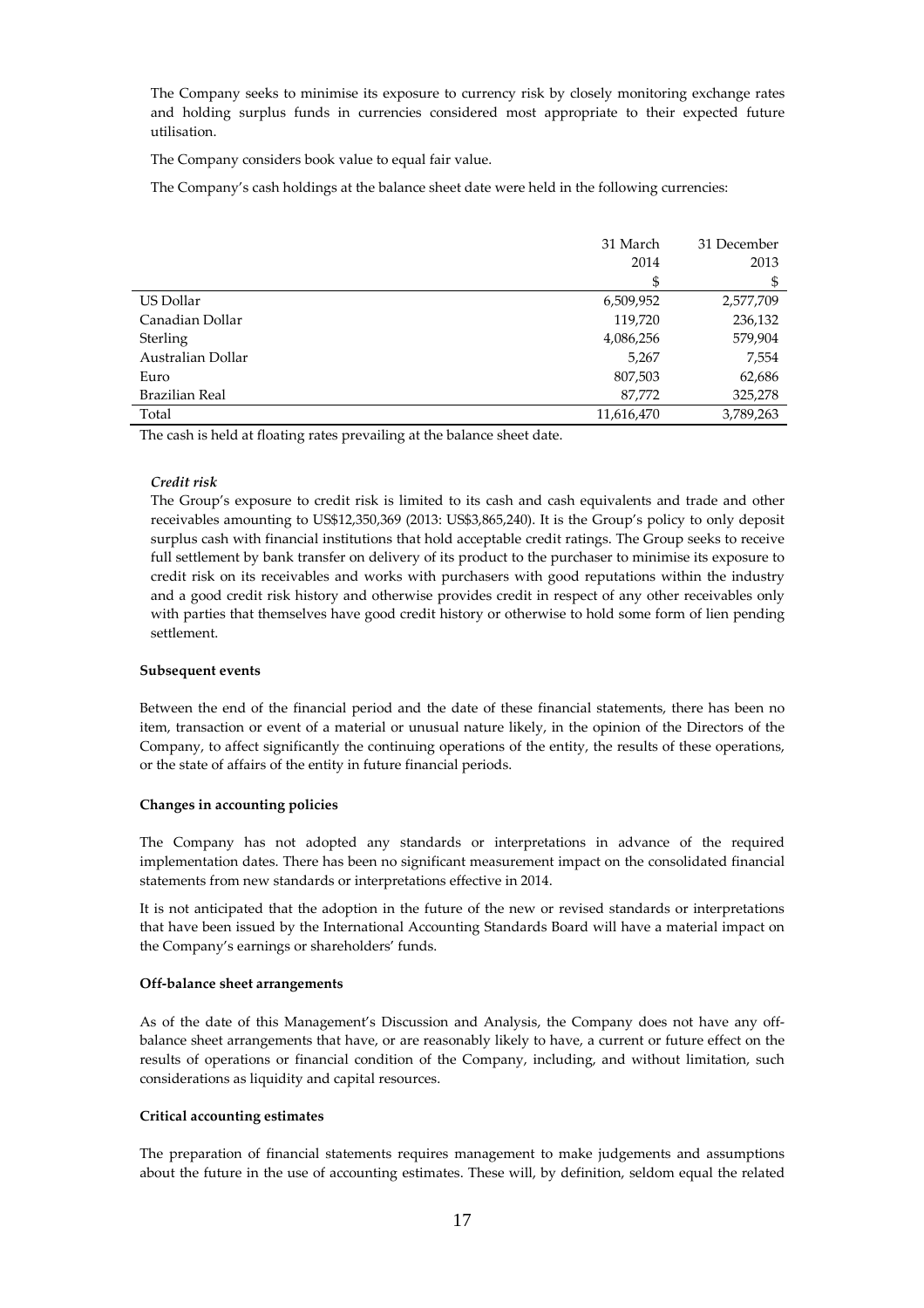actual results and adjustments will consequently be necessary. Estimates are continually evaluated, based on experience and reasonable expectations of future events.

Accounting estimates are applied in determining the carrying values of significant assets and liabilities.

The estimates and underlying assumptions are reviewed on an on-going basis. Revisions to accounting estimates are recognised in the period in which the estimate is revised if the revision affects only that period or in the period of the revision and future periods if the revision affects both current and future periods.

The following are the critical judgements, apart from those involving estimations (see below), that management has made in the process of applying the entity's accounting policies and that have the most significant effect on the amounts recognised in financial statements:

#### *Impairment of mining assets and property, plant and equipment*

Determining whether the value of mining and related assets is impaired requires an estimation of the value in use of the cash-generating units to which costs has been allocated. The value in use calculation requires the entity to estimate the future cash flows expected to arise from the cashgenerating unit and a suitable discount rate in order to calculate present value.

The Group reviews the estimated useful lives of property, plant and equipment at the end of each annual reporting period.

Further disclosure is provided in note 19 of the financial statements for the year ended 31 December 2013, regarding the key assumptions made in arriving at the value in use.

#### *Provisions*

The Group reviews estimates of provisions for potential liabilities at the end of each reporting period where applicable taking into account the circumstances of the potential liability, the availability and confidence of information used to calculate the potential liability and where applicable past history regarding the actual liability incurred in similar situations.

#### **Disclosure controls and procedures**

The Chief Executive Officer and Chief Financial Officer have designed disclosure controls and procedures, or have caused them to be designed under their supervision, in order to provide reasonable assurance that:

- material information relating to the Company is made known to the Chief Executive Officer and Chief Financial Officer by others, particularly during the period in which the interim and annual filings are being prepared; and
- information required to be disclosed by the Company in its annual filings, interim filings or other reports filed or submitted by it under securities legislation is recorded, processed, summarised and reported within the time periods specified in securities legislation.

As at 31 December 2013, an evaluation was carried out, under the supervision of the Chief Executive Officer and Chief Financial Officer, of the design and operating effectiveness of the Company's disclosure controls and procedures. Based on this evaluation, the Chief Executive Officer and Chief Financial Officer concluded that the Company's disclosure controls and procedures were effective as at 31 December 2013.

#### **Internal controls over financial reporting**

The Chief Executive Officer and Chief Financial Officer have also designed internal controls over financial reporting, or have caused them to be designed under their supervision, in order to provide reasonable assurance regarding the reliability of financial reporting and the preparation of financial statements for external purposes in accordance with IFRS.

As at 31 December 2013, an evaluation was carried out, under the supervision of the Chief Executive Officer and Chief Financial Officer, of the design and operating effectiveness of the Company's internal controls over financial reporting. Based on this evaluation, the Chief Executive Officer and Chief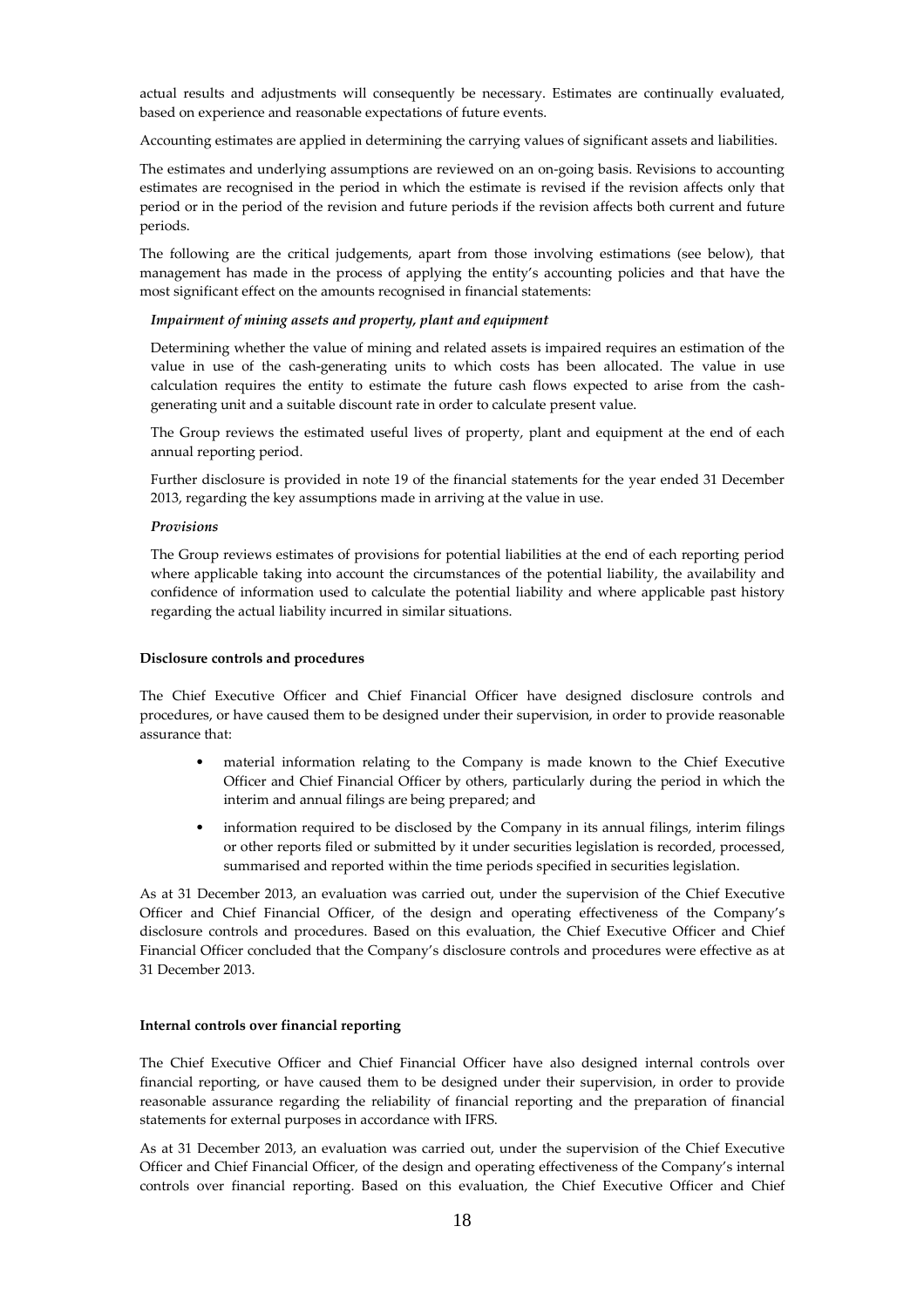Financial Officer concluded that the internal controls over financial reporting were effective as at 31 December 2013, using the criteria, having taken account of the size and nature of the Company, put forward by the Financial Reporting Council in their revised guidance for directors on internal controls for UK listed companies (issued 2005).

The Company's management, including the Chief Executive Officer and the Chief Financial Officer, does not expect that its disclosure controls and internal controls over financial reporting will prevent or detect all errors and fraud. A cost effective system of internal controls, no matter how well conceived or operated, can provide only reasonable, not absolute, assurance that the objectives of the internal controls over financial reporting are achieved.

## **Changes in internal controls over financial reporting**

There have been no changes in the Company's internal controls over financial reporting during the three month period ended 31 March 2014 that have materially affected, or are reasonably likely to materially affect, the Company's internal controls over financial reporting.

#### **Disclosure of outstanding share data**

The Company had the following Ordinary Shares, Stock Options and Warrants outstanding at 13 May 2014:

| Ordinary Shares                           | 656,389,204 |
|-------------------------------------------|-------------|
| <b>Stock Options</b>                      | 37,246,285  |
| Other Warrants                            | 108,135,035 |
| Fully diluted ordinary shares outstanding | 801,770,524 |

The above table does not include 2,100,123 Ordinary Shares being the maximum number of Ordinary Shares that the Company calculates it would be obliged to issue in satisfaction of the Convertible Loan, being the principal owed of UK£300,000 and the accumulated interest over the life of the Convertible Loan of UK£15,018.

The Company also has in issue 140,139,065 deferred shares of 9.5 pence each and 456,389,205 deferred shares of 4.5 pence each. These deferred shares were issued following re-organisations of the Company's share capital. The deferred shares carry no voting or dividend rights or any right to participate in the profits or assets of the Company and all the deferred shares may be purchased by the Company, in accordance with the Companies Act 2006, at any time for no consideration. In the event of a return of capital, after the holders of the ordinary shares have received in aggregate the amount paid up thereon plus £100 per ordinary share, the holders of deferred shares shall receive an amount equal to the nominal value of the deferred shares and thereafter any further surplus shall be distributed amongst the holders of ordinary shares.

Fratelli Investments Limited holds 338,517,082 Ordinary Shares in the Company and 84,385,135 Warrants. In anticipation of the placing of new Ordinary Shares which closed on 3 March 2014 and as a result of which Fratelli acquired 152,500,000 shares and 76,250,000 warrants, Fratelli entered into a relationship and orderly marketing agreement on 28 January 2014. Under the terms of this agreement Fratelli has undertaken not to dispose of any of its shares in the Company (save in certain agreed circumstances) prior to 3 March 2015.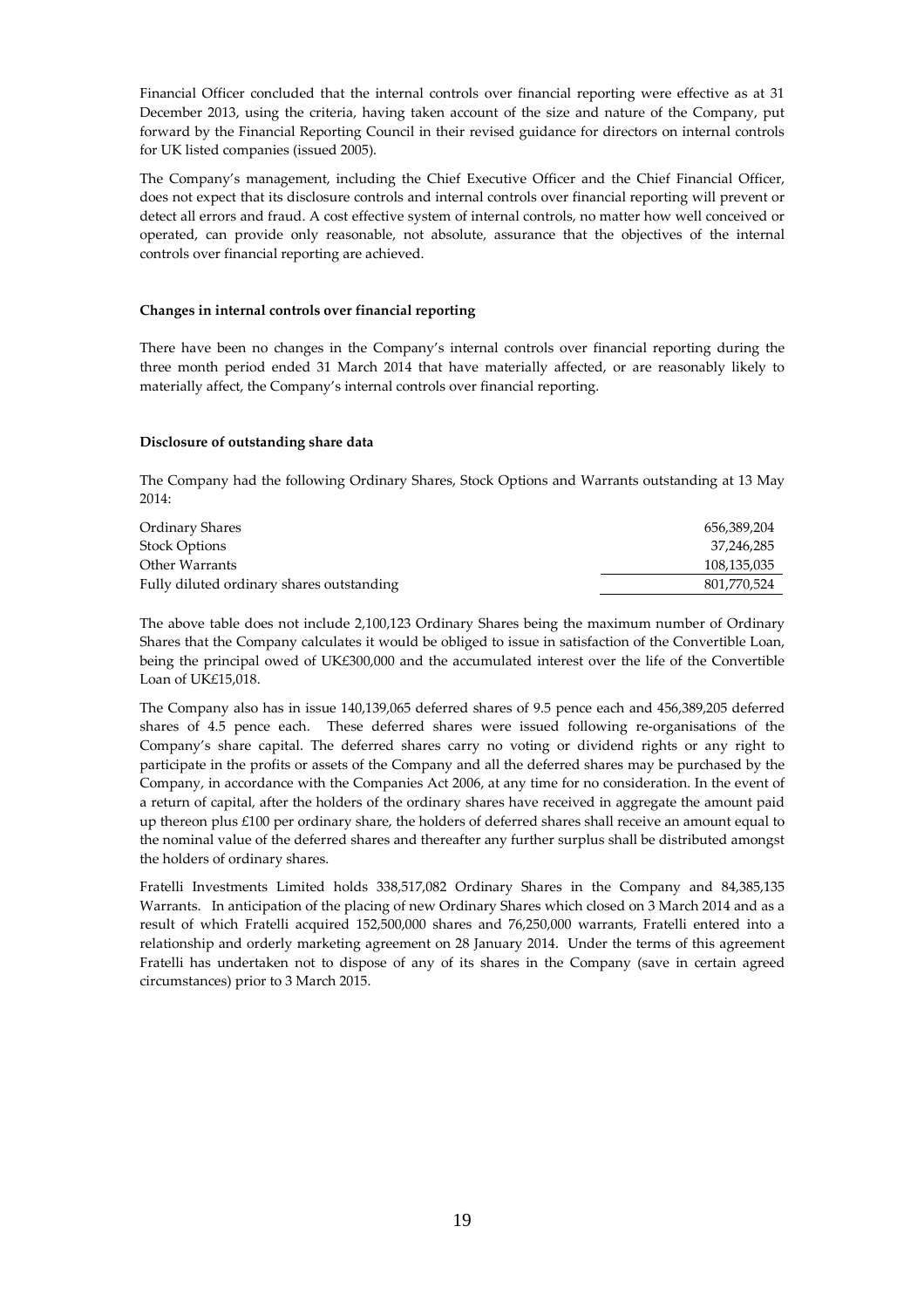#### **Qualified persons statement**

*The technical information contained within this Management Discussion and Analysis has been reviewed and approved by Michael Hodgson, CEO of the Company. Mr Hodgson is an Economic Geologist by training with over 25 years' experience in the mining industry. He holds a BSc (Hons) Geology, University of London, a MSc Mining Geology, University of Leicester and is a Fellow of the Institute of Materials, Minerals and Mining and a Chartered Engineer of the Engineering Council of UK, recognising him as both a Qualified Person for the purposes of Canadian National Instrument 43-101 and by the AIM Guidance Note on Mining and Oil & Gas Companies dated June 2009.* 

#### **Cautionary statement on forward-looking information**

*This management's discussion and analysis contains "forward-looking information" (also referred to as "forwardlooking statements") which may include, but is not limited to, statements with respect to the future financial or operating performance of the Company and its projects, the future price of gold or other metal prices, the estimation of mineral resources, the realisation of mineral resource estimates, the timing and amount of estimated future production, costs of production, capital, operating and exploration expenditures, costs and timing of the development of new deposits, costs and timing of future exploration and/or exploitation, requirements for additional capital, government regulation of mining operations, environmental risks, reclamation expenses, title disputes or claims, limitations of insurance coverage and the timing and possible outcome of regulatory matters, and that reflects management's expectations regarding the Company's future growth, results of operations, performance and business prospects and opportunities. Often, but not necessarily always, the use of words such as "anticipate", "believe", "plan", "estimates", "expect", "intend", "budget", "scheduled", "forecasts" and similar expressions have been used to identify these forward-looking statements or variations (including negative variations) of such words and phrases, or statements that certain actions, events or results "may", "could", "would", "might" or "will" be taken, occur or be achieved. These statements reflect management's current beliefs and are based on information currently available to management. Except for statements of historical fact relating to the Company, information contained herein constitutes forward-looking statements, including any information as to the Company's strategy, plans or financial or operating performance. Forward-looking statements involve significant risks, uncertainties and assumptions and other factors that may cause the actual results, performance or achievements of the Company to be materially different from any future results, performance or achievements expressed or implied by the forward-looking statements. Important factors that could cause actual results to differ from these forward-looking statements include risks related to failure to define mineral resources, to convert estimated mineral resources to reserves, the grade and recovery of ore which is mined varying from estimates, future prices of gold and other commodities, capital and operating costs varying significantly from estimates, political risks arising from operating in Brazil, uncertainties relating to the availability and costs of financing needed in the future, changes in equity markets, inflation, changes in exchange rates, fluctuations in commodity prices, delays in the development of projects, conclusions of economic evaluations, changes in project parameters as plans continue to be refined, uninsured risks and other risks involved in the mineral exploration and development industry. A description of risk factors applicable to the Company can be found in the section "Risks and uncertainties" in this management's discussion and analysis. Although the forward-looking statements contained in this management's discussion and analysis are based upon what management believes to be reasonable assumptions, the Company cannot assure prospective purchasers that actual results will be consistent with these forward-looking statements. These forward-looking statements are made as of the date of this management's discussion and analysis, and the Company assumes no obligation to update or revise them to reflect new events or circumstances, except in accordance with applicable securities laws. There can be no assurance that forwardlooking statements will prove to be accurate, as actual results and future events could differ materially from those anticipated in such statements. Accordingly, readers should not place undue reliance on forward-looking statements.*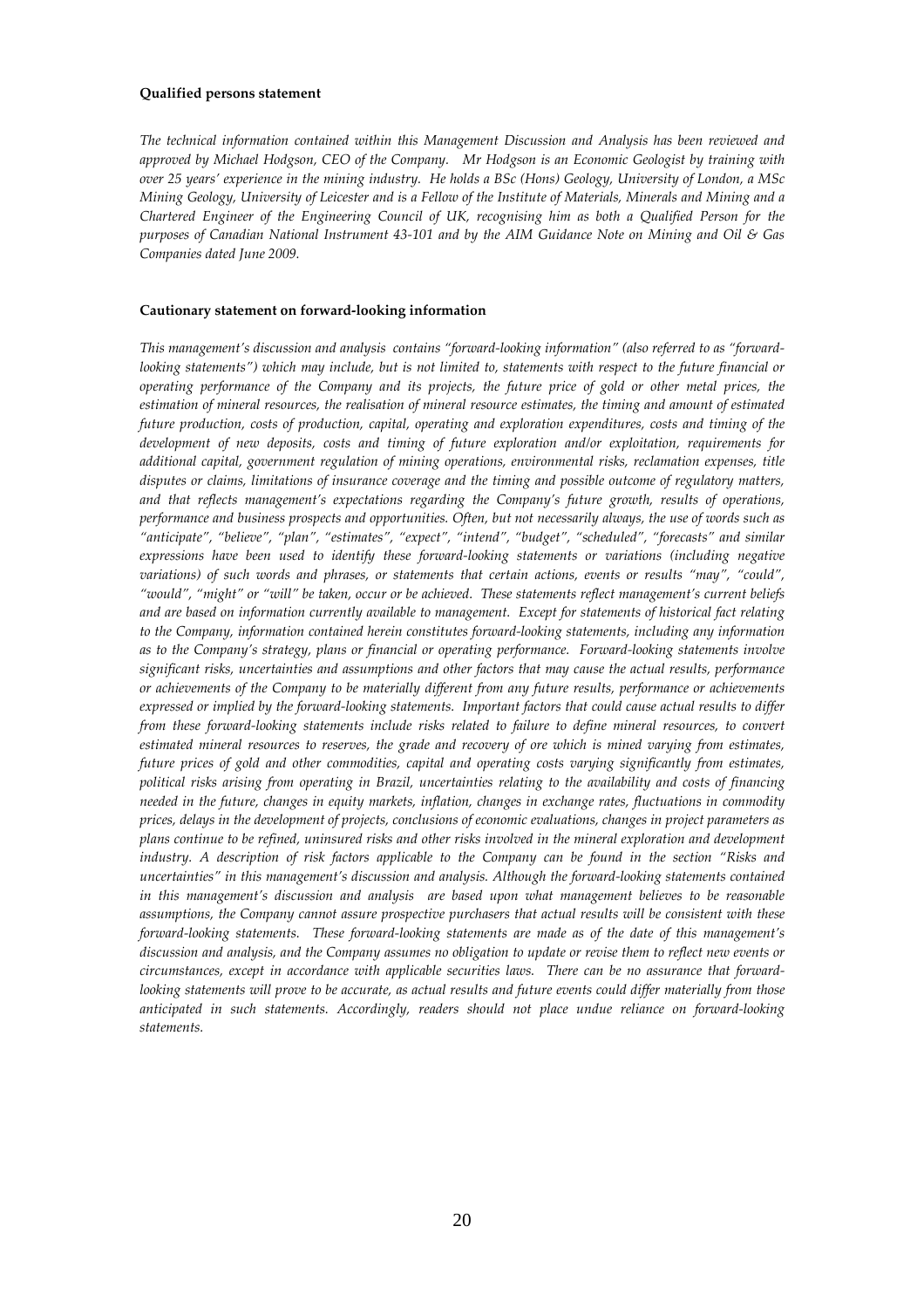#### **Risks and uncertainties**

**In addition to the other information set forth in this report, the reader should carefully consider the risk factors below which could materially affect the Company's business, financial condition and/or future results. These risks are not the only risks facing the Company. Additionally risks and uncertainties not currently known to the Company or that management currently deems to be immaterial, may also materially affect the Company's business, financial condition and/or future results.** 

## *Future exploration at the Company's projects or elsewhere may not result in increased mineral resources.*

Mineral exploration involves significant risks over a substantial period of time, which even a combination of careful evaluation, experience and knowledge may not eliminate. Even if the Company discovers a valuable deposit of minerals, it may be several years before production is possible and during that time it may become economically unfeasible to produce those minerals. There is no assurance that current or future exploration programs will result in any new economically viable mining operations or yield new resources to replace and expand current resources.

*There is no guarantee that the Company's applications for exploration licences and mining licences will be granted on a timely basis or at all or that the existing exploration licences of the Company can be renewed or converted into mining licences. In addition, there can be no assurances that title to any of the Company's mineral properties will not be challenged or disputed.* 

There is no guarantee that any application for additional exploration licences may be granted by the Departamento Nacional do Produçăo Mineral ("DNPM"). The DNPM may refuse any application. Persons may object to the granting of any exploration licence and the DNPM may take those objections into consideration when making any decision on whether or not to grant a licence.

The government of Brazil sought to introduce a new Mining Code as a matter of some urgency during 2013. Whist no new legislation was introduced the matter remains under debate and it should be expected that a new Mining Code will be implemented in the future. The implications of the proposed legislation in respect of existing exploration licences and also the process for conversion of these to mining licences was unclear but any new legislation could result in all current applications being cancelled and requiring applicants to make new applications under the terms of and in compliance with the new Mining Code.

The exploration licence for the Sao Chico property expired March 2014. The Company has begun the process of applying for a full mining licence and has received no indication that provided that the content and form of the application is made in accordance with prescribed regulations that a mining licence would not be granted. However, under the proposed new Mining Code the application process may be amended and it is understood that the DNPM will be disbanded and a new body created taking over the responsibility for and having the authority to issue mining licences in the future.

If and when exploration licences are granted, they will be subject to various standard conditions including, but not limited to, prescribed licence conditions. Any failure to comply with the expenditure conditions or with any other conditions, on which the licences are held, can result in licence forfeiture. Generally, the licences are granted for a term of three years and further renewal of an exploration licence is at the discretion of the DNPM and on such conditions as the DNPM may in its discretion impose. Renewal conditions may include increased expenditures and work commitments or compulsory relinquishment of areas of the licences comprising the Company's properties. The failure of the DNPM to renew the Company's exploration licences or the imposition of new conditions or the inability to meet those conditions may adversely affect the operations, financial position and/or performance of the Company.

Title to, and the area of, mineral concessions may be disputed. Although the Company believes it has taken reasonable measures to ensure proper title to its properties, there is no guarantee that title to any of its properties will not be challenged or impaired.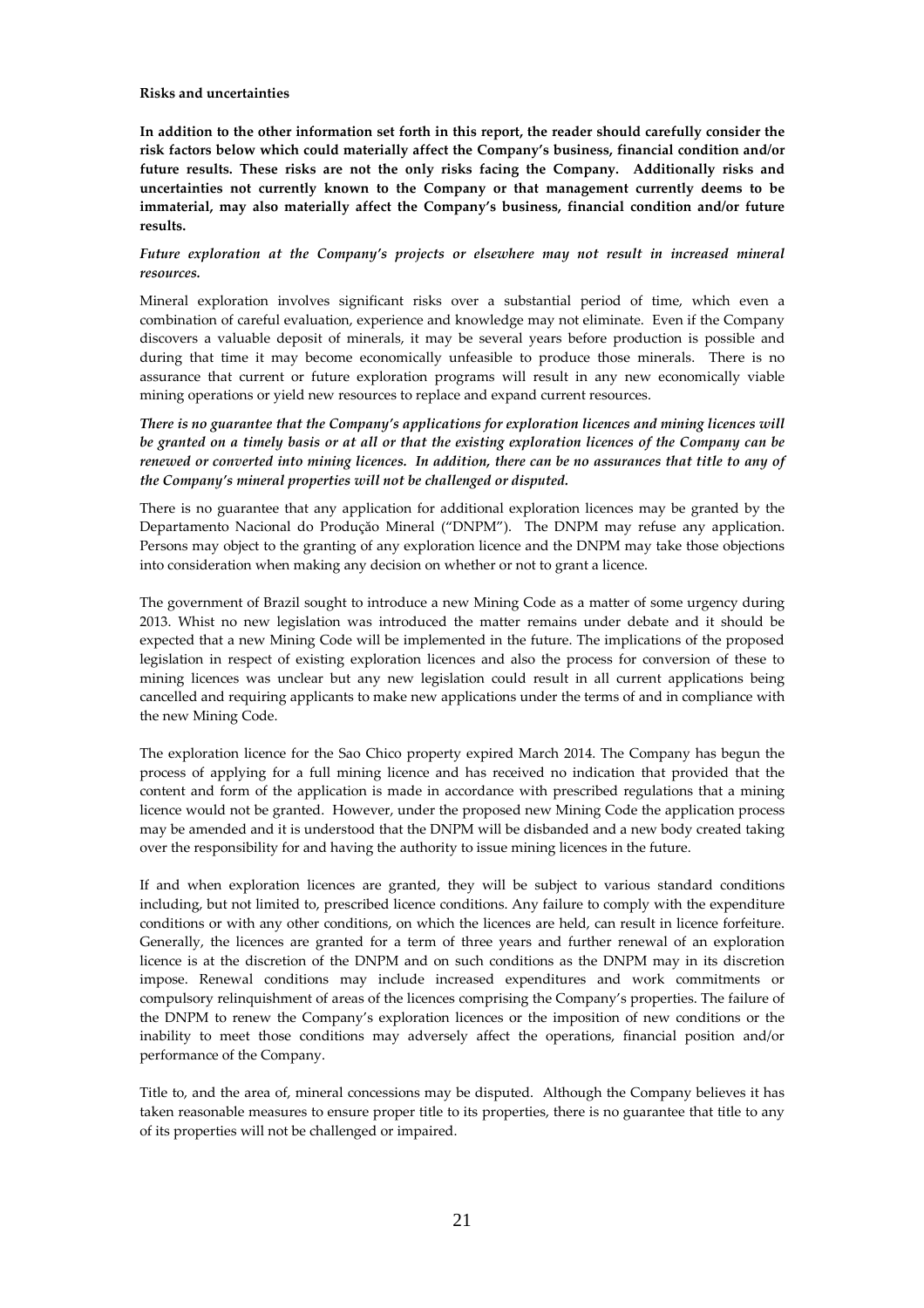## *The Company has had negative cash-flow and is currently in the process of development of the Palito Gold Mine with a view to generating cash-flow during 2014.*

For the financial year ended 31 December 2013 the Company had negative cash flow from operations whist it was undertaking the development and rehabilitation of the Palito Mine and its associated gold processing plant and other supporting infrastructure. Processing of ore commenced at the start of 2014 and the plant remains in a ramp-up and commissioning phase. The Company has not yet declared that Commercial Production has been reached. Once commercial gold production operations are underway management anticipates that the Company will have sufficient cash flow to be able to meet all its obligations as and when they fall due and to, at least in part, finance the exploration and development activities that it would like to undertake on its other exploration projects. There are, however, risks associated with the commencement of any new mining and processing operation whereby unforeseen technical and logistical events result in additional time being required for commissioning or additional costs needing to be incurred, giving rise to the possibility that additional working capital may be required to fund these delays or additional capital requirements. Should additional working capital be required the Directors consider that further sources of finance could be secured within the required timescale but there can be no guarantee that such additional funds will be available. Failure to raise additional capital, if needed, could have a material adverse effect on the Company's business, financial condition and results of operations.

## *The exploration and development of the Company's properties, including continuing exploration and development projects, and the construction of mining facilities and commencement of mining operations, will require substantial additional funding.*

Whilst the Company anticipates generating its own cash-flow from 2014 onwards from the Palito Mine and to use this cash flow to finance further exploration and development activities on the Company's other properties, any cash flow that the Company generates may not be sufficient to meet these future exploration and development activities. Failure to obtain sufficient financing will result in a delay or indefinite postponement of exploration, development or production on any of the Company's other properties or even a loss of a property interest. Additional financing may not be available when needed or, if available, the terms of such financing might not be favourable to the Company and might involve substantial dilution to existing shareholders. Failure to raise capital when needed could have a material adverse effect on the Company's business, financial condition and results of operations.

#### *The Company faces numerous exploration, development and operating risks.*

The exploration for and development of mineral deposits involves significant risks which even a combination of careful evaluation, experience and knowledge may not eliminate. Whilst the discovery of an ore body may result in substantial rewards, few properties that are explored are ultimately developed into producing mines. Major expenses may be required to locate and establish mineral reserves, to develop metallurgical processes and to construct mining and processing facilities at a particular site. It is impossible to ensure that the exploration or development programs planned by the Company will result in a profitable commercial mining operation. Whether a mineral deposit will be commercially viable depends on a number of factors, some of which are: the particular attributes of the deposit, such as size, grade and proximity to infrastructure; metal prices that are highly cyclical; and government regulations, including regulations relating to prices, taxes, royalties, land tenure, land use, importing and exporting of minerals and environmental protection. The exact effect of these factors cannot be accurately predicted, but the combination of these factors may result in the Company not receiving an adequate return on invested capital.

There is no certainty that the expenditures made by the Company towards the search and evaluation of mineral deposits will result in discoveries of commercial quantities of ore.

*The Company is considered to be a development stage company and although it generated revenue from mining operations in the past those operations were discontinued. The Company has completed most of its planned work for the redevelopment and rehabilitation of the Palito Gold Mine although this operation is still in the ramp-up and commissioning phase. Whilst the Company commissioned a Preliminary Economic Assessment which supported the viability of placing the Palito Gold Mine into production, there can be no assurance that the Company will be able to successfully re-commence Commercial Production, generate any revenues or be able to operate profitably.*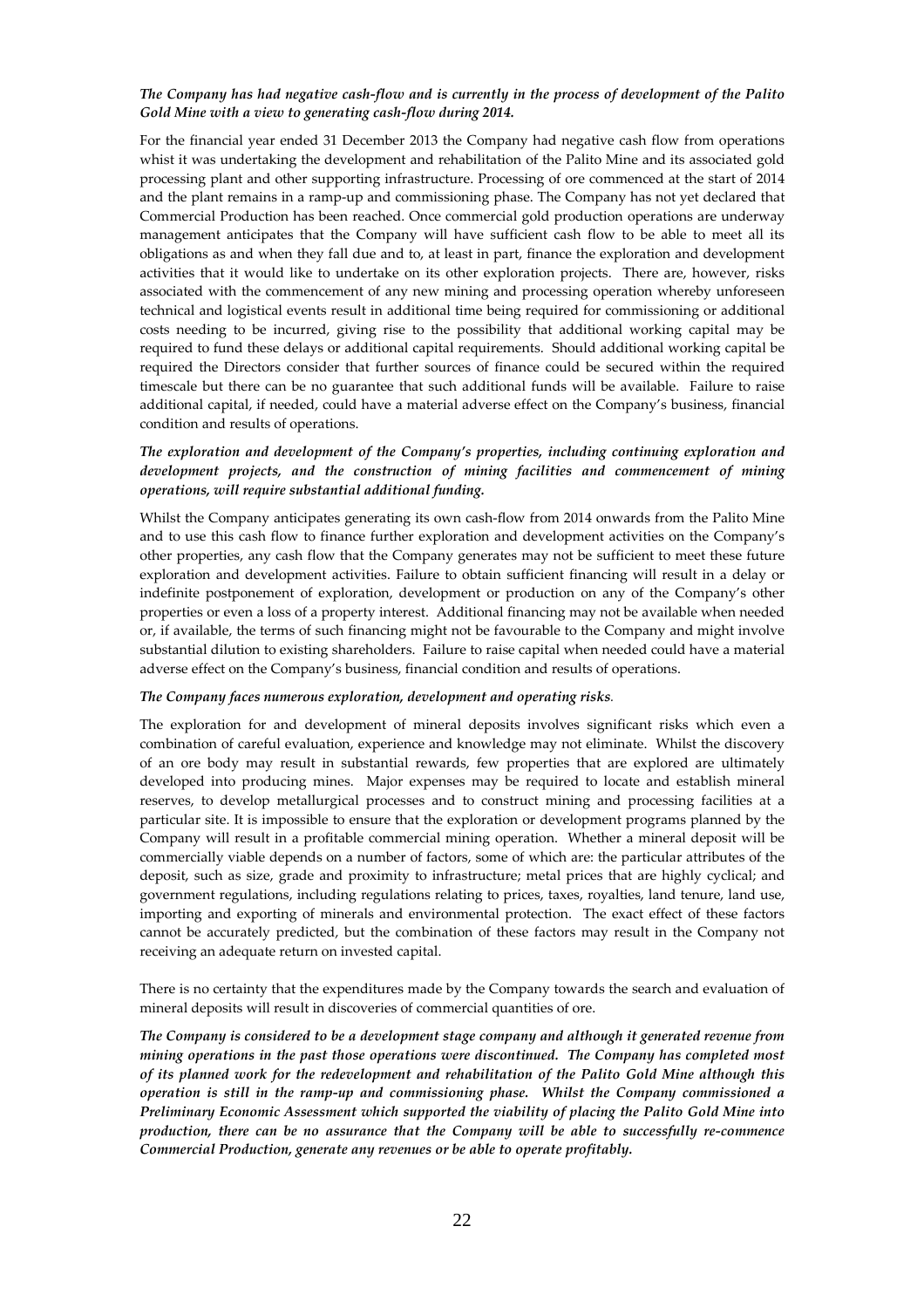Whilst management will seek to take all practical precautions necessary and follow the plans and recommendations set out in the Preliminary Economic Assessment there can be no assurance that the Company will be profitable in the future. The Company's operating expenses and capital expenditures may vary from those projected in the Preliminary Economic Assessment and may also increase in subsequent years as needed consultants, personnel and equipment associated with advancing exploration, development and Commercial Production of its properties are added. The amounts and timing of expenditures will depend on the progress of ongoing development, the results of consultants' analysis and recommendations, the rate at which operating losses may be incurred, the execution of any joint venture agreements with strategic partners, the Company's acquisition of additional properties and other factors, some of which are beyond the Company's control.

A preliminary economic assessment is not required to be compiled to the same level of detail as a prefeasibility study or a feasibility study. In addition a preliminary economic assessment is permitted to incorporate the mining of inferred mineral resources in calculating the economic results of the project. Inferred mineral resources are considered too speculative geologically to have the economic considerations applied to them that would enable them to be categorised as mineral reserves and there is no certainty that the preliminary economic assessment will be realised. Mineral resources that are not mineral reserves do not have demonstrated economic viability.

## *If mineral resource estimates are not accurate, production may be less than estimated which would adversely affect the Company's financial condition and result of operations.*

Mineral resource estimates are imprecise and depend on geological analysis based partly on statistical inferences drawn from drilling, and assumptions about operating costs and metal prices, all of which may prove unreliable. The Company cannot be certain that the resource estimates are accurate and cannot guarantee that it will recover the indicated quantities of metals if Commercial Production is commenced. Future production could differ dramatically from such estimates for the following reasons: mineralisation or formations at the properties could be different from those predicted by drilling, sampling and similar examinations; declines in the market price of gold may render the mining of some or all of the resources uneconomic; and the grade of ore may vary significantly from time to time and the Company cannot give any assurances that any particular quantity of metal will be recovered from the resources.

The occurrence of any of these events may cause the Company to adjust the resource estimates or change its mining plans, which could negatively affect the Company's financial condition and results of operation.

## *The Company's exploration and development properties may not be successful and are highly speculative in nature.*

Exploration for gold is highly speculative in nature. The Company's exploration activities in Brazil involves many risks, and success in exploration is dependent upon a number of factors including, but not limited to, quality of management, quality and availability of geological expertise and the availability of exploration capital. The Company cannot give any assurance that its current or future exploration efforts will result in the discovery of a mineral reserve or new or additional mineral resources, the expansion of current resources or the conversion of mineral resources to mineral reserves.

As well, mineral deposits, even though discovered, may be insufficient in quantity and quality to return a profit from production. The marketability of minerals acquired or discovered by the Company may be affected by additional factors which are beyond the control of the Company and which cannot be accurately predicted, such as market fluctuations, the proximity and capacity of milling facilities, mineral markets, processing equipment and other factors, which may make a mineral deposit unprofitable to exploit.

Excluding the Palito Gold Mine and the Sao Chico gold project, the Company's other mineral properties are in relatively early exploration stages and are without known bodies of mineral reserves or mineral resource. A mineral resource has been established at the Palito Gold Mine and at the Sao Chico gold project. The Company has no declared mineral reserves. Development of other properties will only follow upon obtaining satisfactory exploration results and the completion of feasibility or other economic studies.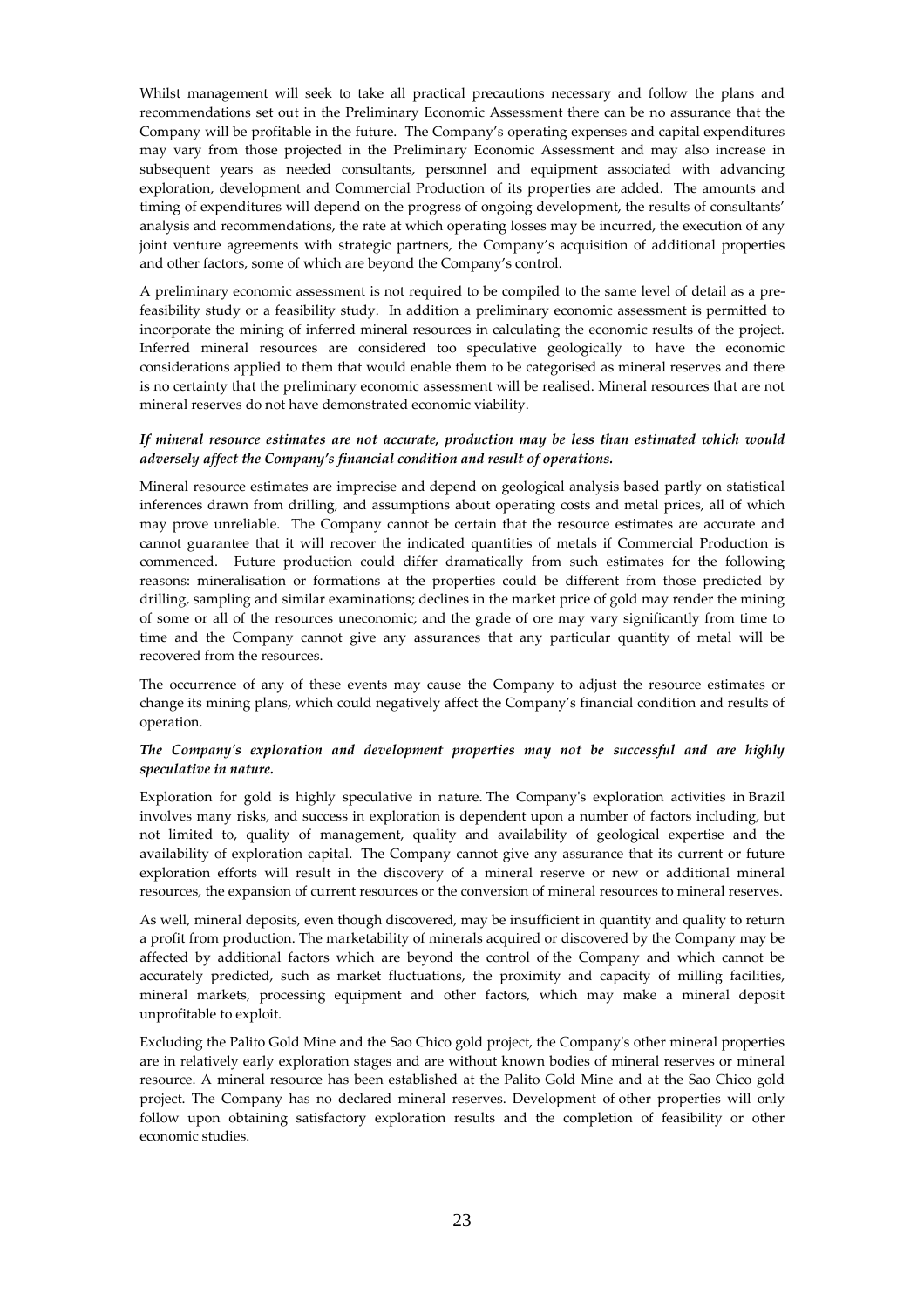## *The risks and hazards associated with mining and processing may increase costs and reduce profitability in the future.*

Mining and processing operations involve many risks and hazards, including among others: environmental hazards; mining and industrial accidents; metallurgical and other processing problems; unusual and unexpected rock formations; flooding and periodic interruptions due to inclement or hazardous weather conditions or other acts of nature; mechanical equipment and facility performance problems; and unavailability of materials, equipment and personnel. These risks may result in: damage to, or destruction of, the Company's properties or production facilities; personal injury or death; environmental damage; delays in mining; increased production costs; asset write downs; monetary losses; and legal liability.

The Company cannot be certain that any insurance it maintains will cover the risks associated with mining or that it will be able to obtain or maintain insurance to cover these risks at affordable premiums. The Company might also become subject to liability for pollution or other hazards against which it cannot insure or against which the Company may elect not to insure because of premium costs or other reasons. Losses from such events may increase costs and decrease profitability.

## *The Company may experience higher costs and lower revenues than estimated due to unexpected problems and delays.*

New mining operations often experience unexpected problems during the development and start-up phases and such problems can result in substantial delays in reaching Commercial Production. Delays in construction or reaching Commercial Production in connection with the Company's development of its mines would increase its operating costs and delay revenue growth.

## *The Company's vulnerability to changes in metal prices may cause its share price to be volatile and may affect the Company's operations and financial results.*

If the Company commences production, the profitability of the Company's operations will be dependent upon the market price of mineral commodities. Metal prices fluctuate widely and are affected by numerous factors beyond the control of the Company. The level of interest rates, the rate of inflation, the world supply of mineral commodities and the stability of exchange rates can all cause significant fluctuations in prices. Such external economic factors are in turn influenced by changes in international investment patterns, monetary systems and political developments. The price of mineral commodities has fluctuated widely in recent years and future price declines could cause Commercial Production to be impracticable, thereby having a material adverse effect on the Company's business, financial condition and results of operations. Furthermore, reserve calculations and life-of-mine plans using significantly lower metal prices could result in material write-downs of the Company's investment in mining properties and increased amortisation, reclamation and closure charges. In addition to adversely affecting the Company's reserve estimates and its financial condition, declining commodity prices can impact operations by requiring a reassessment of the feasibility of a particular project. Such a reassessment may be the result of a management decision or may be required under financing arrangements related to a particular project. Even if the project is ultimately determined to be economically viable, the need to conduct such a reassessment may cause substantial delays or may interrupt operations until the reassessment can be completed.

## *The Company is subject to extensive environmental legislation and the costs of complying with these regulations may be significant. Changes in environmental legislation could increase the costs of complying with applicable regulations and reduce levels of production.*

All phases of the Company's operations are subject to environmental regulation in Brazil. There is no assurance that existing or future environmental regulation will not materially adversely affect the Company's business, financial condition and results of operations.

Environmental legislation relating to land, air and water affects nearly all aspects of the Company's operations. This legislation requires the Company to obtain various operating licences and also imposes standards and controls on activities relating to exploration, development and production. The cost of obtaining operating licences and abiding by standards and controls on its activities may be significant. Further, if the Company fails to obtain or maintain such operating licences or breaches such standards or controls imposed on its activities, it may not be able to continue its operations in its usual manner, or at all, or the Company may be subject to fines or other claims for remediation which may have a material adverse impact on its operations or financial results. While the Company is unaware of any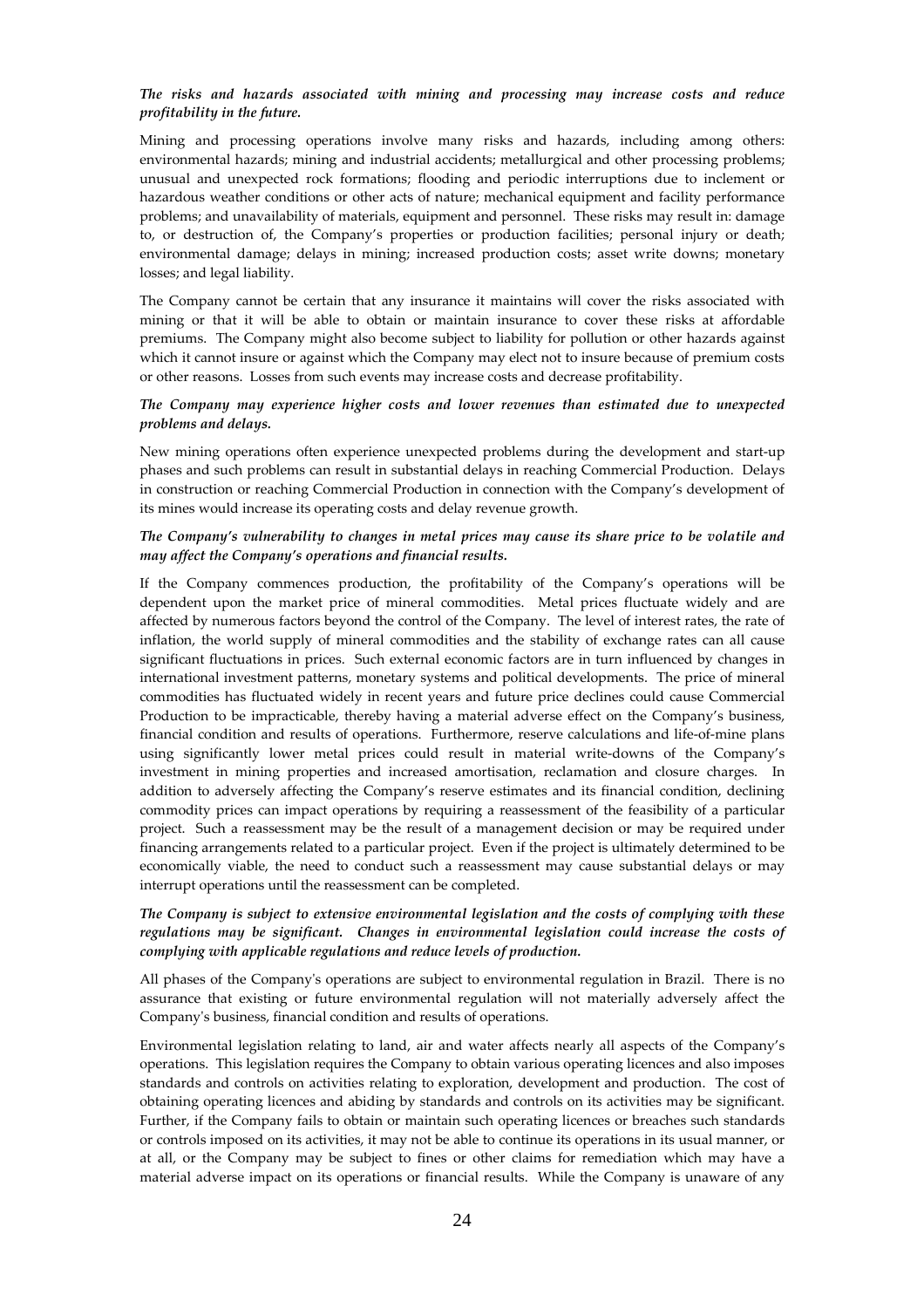existing material environmental liabilities, it cannot guarantee that no such liabilities currently exist or will occur in the future.

Changes in environmental laws, new information on existing environmental conditions or other events may increase future compliance expenditures or otherwise have a negative effect on the Company's financial condition and results of operations. In addition to existing requirements, it is expected that other environmental regulations will likely be implemented in the future with the objective of further protecting human health and the environment. Some of the issues expected to be under future review by environmental agencies include reducing or stabilising air emissions, mine reclamation and restoration, and water quality. Other changes in environmental legislation could have a negative effect on production levels, product demand, product quality and methods of production and distribution. The complexity and breadth of these issues make it difficult for the Company to predict their impact. The Company anticipates capital expenditures and operating expenses will increase as a result of compliance with the introduction of new and more stringent environmental regulations. Failure to comply with environmental legislation may result in the issuance of clean up orders, imposition of penalties, liability for related damages and the loss of operating permits. While the Company believes it is now in material compliance with existing environmental legislation, it cannot give assurances that it will at all future times be in compliance with all federal and state environmental regulations or that steps to bring the Company into compliance would not have a negative effect on its financial condition and results of operations.

Government approvals and permits are currently, or may in the future be, required in connection with the Company's operations. To the extent such approvals are required but are not granted, the Company may be curtailed or prohibited from proceeding with planned exploration or development of mineral properties.

## *Currency fluctuations may affect the costs of doing business and results of operations.*

Currency fluctuations may affect the Company's costs and the Company has not entered into any derivative financial instruments to hedge such fluctuations. The Company pays for goods and services primarily in Canadian Dollars, US Dollars, British Pound Sterling, Euros and Brazilian Real and the Company has to date received the proceeds of equity financings in Canadian Dollars and British Pound Sterling, loan financings in US dollars and British Pounds Sterling and leasing arrangements in Euros. As a result of the use of these different currencies, the Company is subject to foreign currency fluctuations. Foreign currencies are affected by a number of factors that are beyond the control of the Company. These factors include economic conditions in the relevant country and elsewhere and the outlook for interest rates, inflation and other economic factors. Adverse fluctuations in the relative value of these currencies could materially and adversely affect the Company's results of operation and financial position.

## *Compliance with current and future government regulations may cause the Company to incur significant costs and slow its growth.*

The Company's activities are subject to extensive Brazilian laws and regulations governing matters relating to occupational health, labour standards, prospecting, exploration, production, exports and taxes. Compliance with these and other laws and regulations could require the Company to make significant capital outlays which may slow its growth by diverting its financial resources. The enactment of new adverse regulations or regulatory requirements or more stringent enforcement of current regulations or regulatory requirements may increase costs, which could have an adverse effect on the Company. The Company cannot give assurances that it will be able to adapt to these regulatory developments on a timely or cost effective basis. Violations of these regulations and regulatory requirements could lead to substantial fines, penalties or other sanctions.

There are currently three known claims pending settlement, two of which have been in the court process for over 12 months. The average monthly salary of the claimants was below R\$5,000 while the claims range between R\$1,200 and R\$12,000. The total of current claims is R\$13,200. It is not currently expected that there could be a material adverse impact on the financial condition of the Company if some or all of the foregoing labour claims are successful or are not settled on the basis anticipated by the Company.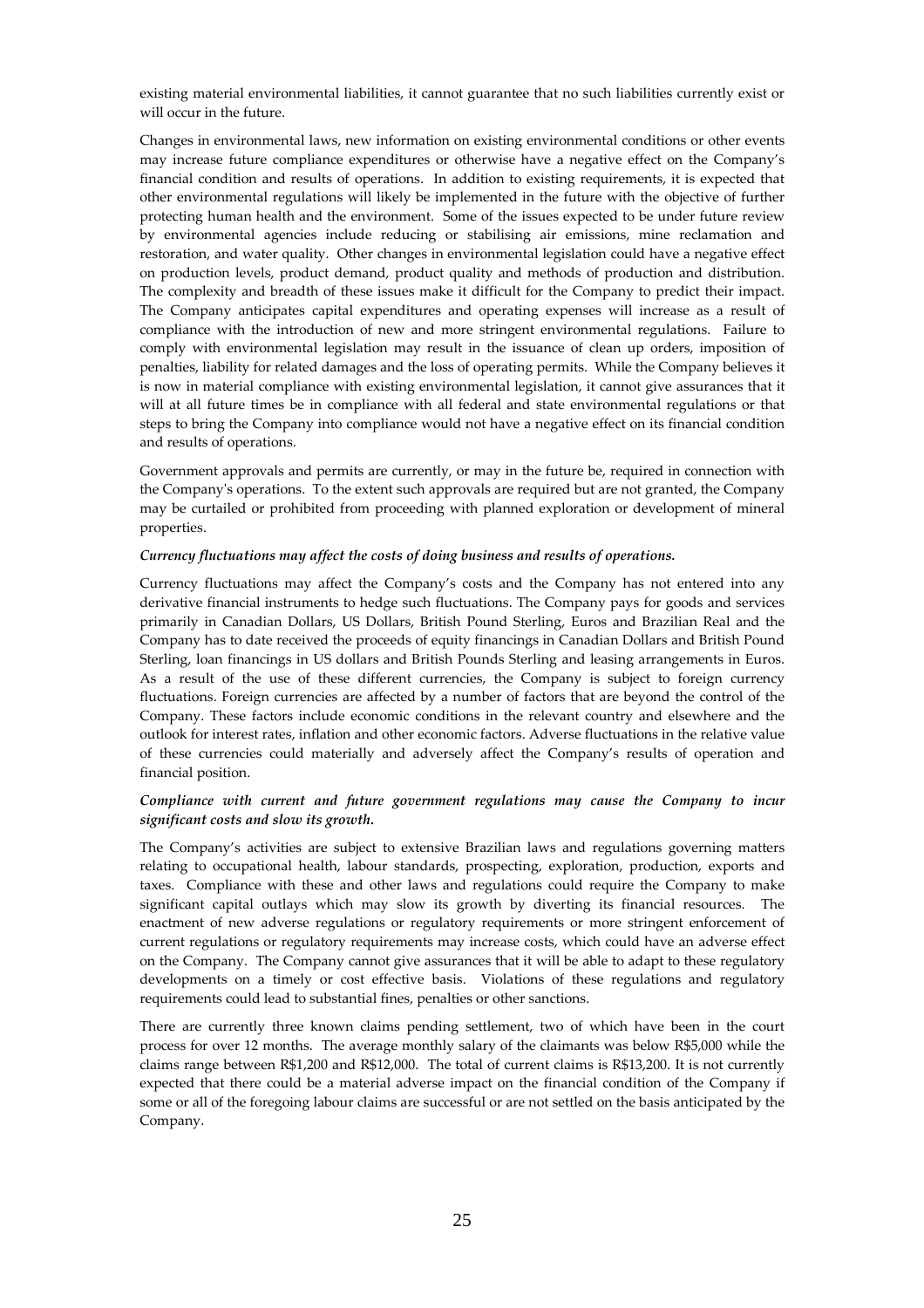## *The Company is required to obtain and renew governmental permits and licences in order to conduct mining operations, which is often a costly and time-consuming process.*

In the ordinary course of business, the Company will be required to obtain and renew governmental permits and licences for the operation and expansion of existing operations or for the commencement of new operations. Obtaining or renewing the necessary governmental permits is a complex and timeconsuming process. The duration and success of the Company's efforts to obtain and renew permits and licences are contingent upon many variables not within its control including the interpretation of applicable requirements implemented by the permitting or licencing authority. The Company may not be able to obtain or renew permits and licences that are necessary to its operations, or the cost to obtain or renew permits and licences may exceed what the Company expects. Any unexpected delays or costs associated with the permitting and licencing process could delay the development or impede the operation of the Company's projects, which could adversely affect the Company's revenues and future growth.

#### *The Company's operations are conducted in Brazil and, as such, the Company's operations are exposed to various levels of political, economic and other risks and uncertainties.*

These risks and uncertainties vary from time to time and include, but are not limited to: terrorism; hostage taking; military repression; extreme fluctuations in currency exchange rates; high rates of inflation; labour unrest; the risks of war or civil unrest; expropriation and nationalization; renegotiation or nullification of existing concessions, licences, permits and contracts; illegal mining; changes in taxation policies; restrictions on foreign exchange and repatriation; and changing political conditions, currency controls and governmental regulations that favour or require the awarding of contracts to local contractors or require foreign contractors to employ citizens of, or purchase supplies from, a particular jurisdiction.

Changes, if any, in mining or investment policies or shifts in political attitude in Brazil may adversely affect the Company's operations or profitability. Operations may be affected in varying degrees by government regulations with respect to, but not limited to, restrictions on production, price controls, export controls, currency remittance, income and other taxes, labour regulation and use of non-Brazilian labour for specialist activities, expropriation of property, foreign investment, maintenance of claims, environmental legislation, land use, land claims of local people, water use and mine safety. Failure to comply strictly with applicable laws, regulations and local practices relating to mineral right applications and tenure, could result in loss, reduction or expropriation of entitlements, or the imposition of additional local or foreign parties as joint venture partners with carried or other interests. The occurrence of these various factors and uncertainties cannot be accurately predicted and could have an adverse effect on the Company's operations or profitability.

## *The Company is a holding company that conducts operations through foreign subsidiaries and substantially all of its assets are held in such entities.*

Any limitation on the transfer of cash or other assets between the parent corporation and such entities, or among such entities, could restrict the Company's ability to fund its operations efficiently. Any such limitations, or the perception that such limitations may exist now or in the future, could have an adverse impact on the Company's valuation and stock price.

## *Mining, processing, development and exploration activities depend, to one degree or another, on adequate infrastructure.*

Reliable roads, bridges, power sources and water supply are important determinants, which affect capital and operating costs. Unusual or infrequent weather phenomena, sabotage, government or other interference in the maintenance or provision of such infrastructure could adversely affect the Company's operations, financial condition and results of operations.

## *If the Company loses key personnel or is unable to attract and retain additional personnel, the Company's mining operations and prospects could be harmed.*

Recruiting and retaining qualified personnel is critical to the Company's success. The number of persons skilled in the acquisition, exploration and development of mining properties is limited and competition for such persons is intense. As the Company's business activity grows, additional key financial, administrative and mining personnel as well as additional operations staff will be required.